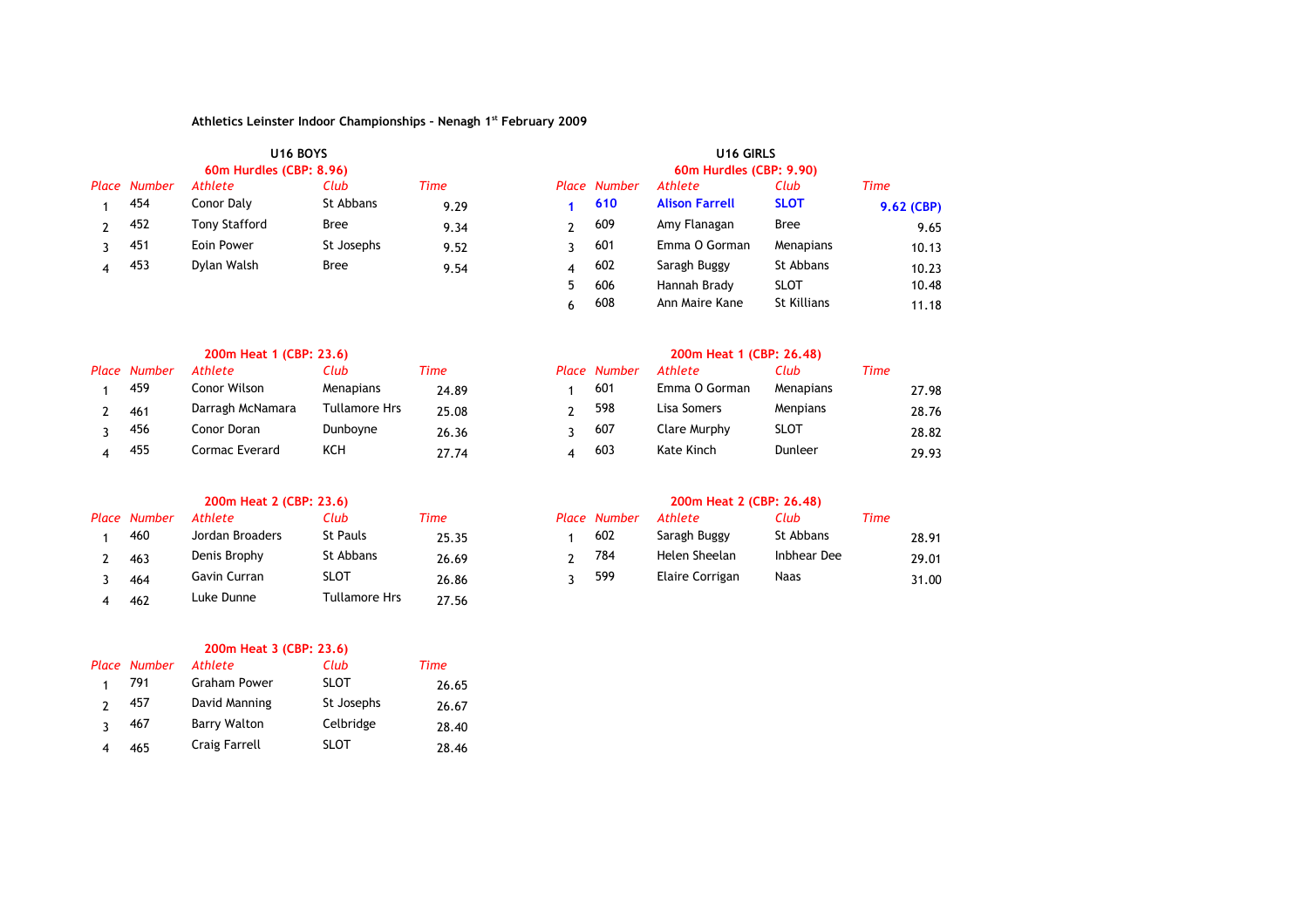|              | 200m Final (CBP: 23.6) |               | 200m Final (CBP: 26.48) |  |                     |                |                  |      |       |
|--------------|------------------------|---------------|-------------------------|--|---------------------|----------------|------------------|------|-------|
| Place Number | <b>Athlete</b>         | Club          | Time                    |  | <b>Place Number</b> | <b>Athlete</b> | Club             | Time |       |
| 460          | Jordan Broaders        | St Pauls      | 24.56                   |  | 601                 | Emma O Gorman  | <b>Menapians</b> |      | 27.89 |
| 459          | Conor Wilson           | Menapians     | 24.82                   |  | 607                 | Clare Murphy   | <b>SLOT</b>      |      | 28.54 |
| 461          | Darragh McNamara       | Tullamore Hrs | 25.06                   |  | 602                 | Saragh Buggy   | St Abbans        |      | 28.79 |
| 456          | Conor Doran            | Dunboyne      | 26.45                   |  | 784                 | Helen Sheelan  | Inbhear Dee      |      | 29.38 |

# **High Jump (CBP: 1.76) High Jump (CBP: 1.67)**

|   | Place Number | Athlete       | Club        | Height |   | <b>Place Number</b> | Athlete        | Club               | Height |
|---|--------------|---------------|-------------|--------|---|---------------------|----------------|--------------------|--------|
|   | 454          | Conor Daly    | St Abbans   | 1.75   |   | 609                 | Amy Flanagan   | <b>Bree</b>        |        |
|   | 453          | Dylan Walsh   | <b>Bree</b> | 1.60   |   | 600                 | Emily Rogers   | St Peters          |        |
|   | 451          | Eoin Power    | St Josephs  | 1.55   |   | 606                 | Hannah Brady   | <b>SLOT</b>        |        |
|   | 466          | Conor Shovlin | St Killians | 1.55   | 4 | 608                 | Ann Maire Kane | <b>St Killians</b> |        |
|   | 456          | Conor Doran   | Dunboyne    | 1.55   | 5 | 607                 | Clare Murphy   | <b>SLOT</b>        |        |
| 6 | 791          | Graham Power  | <b>SLOT</b> | 1.40   |   |                     |                |                    |        |
|   | 467          | Barry Walton  | Celbridge   | 1.35   |   |                     |                |                    |        |

| ace Number | Athlete       | Club               | Height | Place | Number | Athlete             | Club               | Height |      |
|------------|---------------|--------------------|--------|-------|--------|---------------------|--------------------|--------|------|
| 454        | Conor Daly    | St Abbans          | 1.75   |       | 609    | Amy Flanagan        | Bree               |        | 1.55 |
| 453        | Dylan Walsh   | <b>Bree</b>        | 1.60   |       | 600    | <b>Emily Rogers</b> | <b>St Peters</b>   |        | 1.50 |
| 451        | Eoin Power    | St Josephs         | 1.55   |       | 606    | Hannah Brady        | SLOT               |        | 1.50 |
| 466        | Conor Shovlin | <b>St Killians</b> | 1.55   |       | 608    | Ann Maire Kane      | <b>St Killians</b> |        | 1.40 |
| 456        | Conor Doran   | Dunboyne           | 1.55   |       | 607    | Clare Murphy        | SLOT               |        | 1.25 |
|            |               |                    |        |       |        |                     |                    |        |      |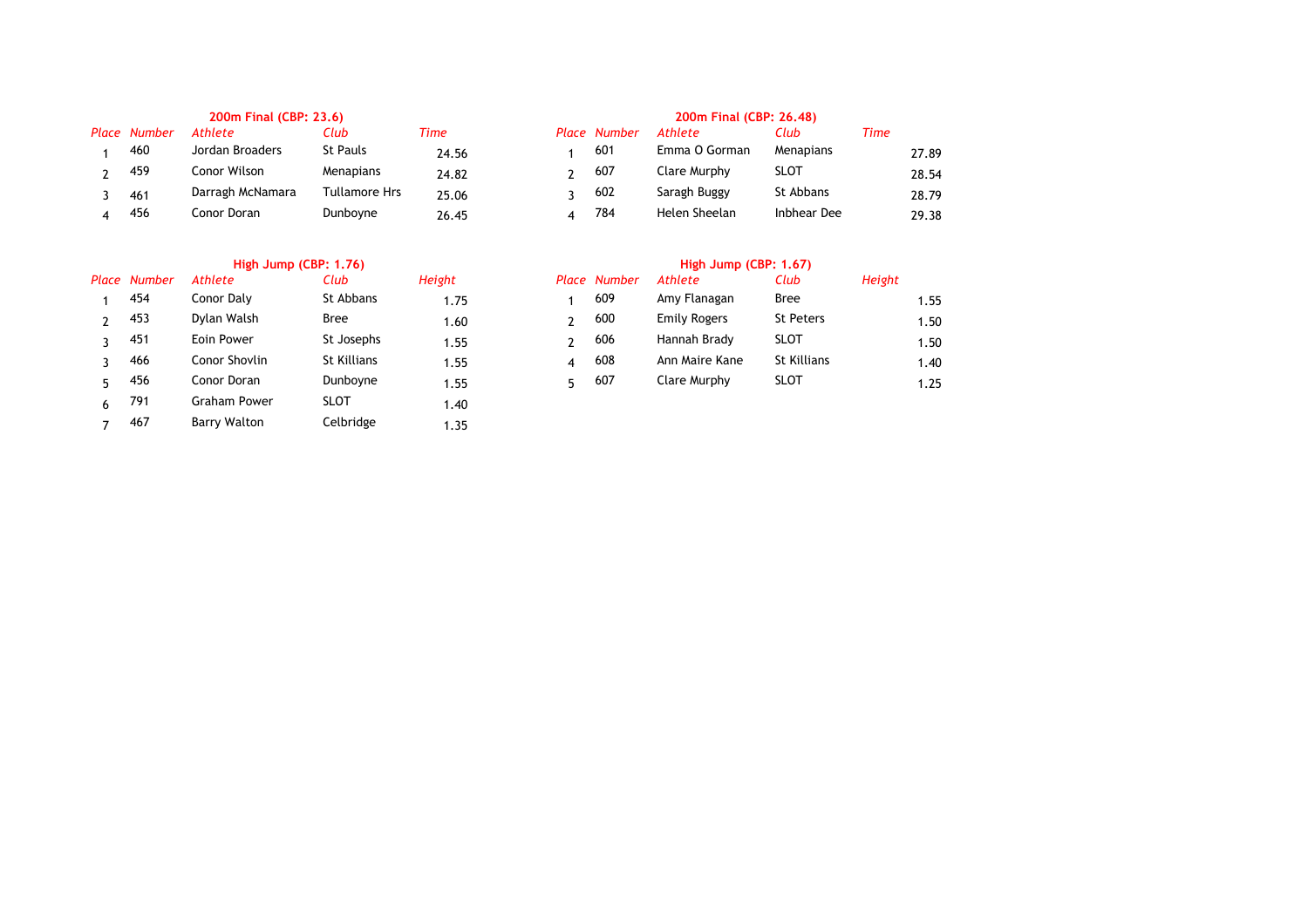|       |               | U17 BOYS<br>60m Hurdles (CBP: 8.68) |             |             | U17 GIRLS<br>60m Hurdles (CBP: 9.28) |               |                   |                   |             |  |  |
|-------|---------------|-------------------------------------|-------------|-------------|--------------------------------------|---------------|-------------------|-------------------|-------------|--|--|
| Place | <b>Number</b> | Athlete                             | Club        | <b>Time</b> | Place                                | <b>Number</b> | Athlete           | Club              | <b>Time</b> |  |  |
|       | 481           | Paul Byrne                          | <b>SLOT</b> | 8.96        |                                      | 1622          | Sinead Lawler     | Celbridge         | 9.80        |  |  |
|       |               |                                     |             |             |                                      | 2615          | Laura Langton     | KCH               | 9.86        |  |  |
|       |               |                                     |             |             |                                      | 3624          | Aideen Brophy     | <b>SLOT</b>       | 9.97        |  |  |
|       |               |                                     |             |             |                                      | 4623          | Caoimhe Basquille | Greystones & Dist | 10.39       |  |  |
|       |               |                                     |             |             |                                      | 5618          | Andrea Burke      | St Abbans         | 11.07       |  |  |
|       |               |                                     |             |             |                                      | 6621          | Shauna Power      | St Josephs        | 11.52       |  |  |

|       | 200m Heat 1 (CBP: 23.86) |               |                      |       |       | 200m Heat 1 (CBP: 25.82) |                 |           |      |  |  |
|-------|--------------------------|---------------|----------------------|-------|-------|--------------------------|-----------------|-----------|------|--|--|
| Place | Number                   | Athlete       | Club                 | Time  | Place | <b>Number</b>            | Athlete         | Club      | Time |  |  |
|       | 1473                     | Craig Maher   | Menapians            | 25.27 |       | 1612ء                    | Sophie Ellis    | Newbridge |      |  |  |
|       | 2474                     | lan Boland    | KCH                  | 25.68 |       | 2617                     | Clara Byrne     | Parnell   |      |  |  |
|       | २ 478                    | Simon Healion | <b>Tullamore Hrs</b> | 26.37 |       | 3614                     | Orla Mc Philips | KCH       |      |  |  |
|       | 4472                     | David Bury    | St Killians          | 28.32 |       |                          |                 |           |      |  |  |

| Place Number Athlete |                     | Club.       | Time  | Place Number Athlete |               | Club             | Time |
|----------------------|---------------------|-------------|-------|----------------------|---------------|------------------|------|
| 481                  | Paul Byrne          | <b>SLOT</b> | 24.91 | 1615                 | Laura Langton | ксн              |      |
| 2476                 | Michael Lanigan KCH |             | 25.80 | 2613                 | Grace Rogers  | <b>St Peters</b> |      |

|       | 200m Heat 3 (CBP: 23.86) |             |       | 200m Heat 3 (CBP: 25.82) |               |                 |            |      |
|-------|--------------------------|-------------|-------|--------------------------|---------------|-----------------|------------|------|
| Place | <b>Number</b><br>Athlete | Club        | Time  | Place                    | <b>Number</b> | Athlete         | Club       | Time |
| 734   | Ryan Hitchcock           | KCH         | 26.62 | 1616                     |               | Emma Fenlon     | St Josephs |      |
| 2741  | Sharriff Adegoke         | Dunleer     | 27.65 | 2618                     |               | Andrea Burke    | St Abbans  |      |
| २ 484 | Craig Reynolds           | St Killians | 27.85 | 3619                     |               | Catherine Byrne | Dunleer    |      |

| <b>Number</b> | Athlete       | Club              | Time  | Place<br><b>Number</b> | Athlete         | Club      | <b>Time</b> |
|---------------|---------------|-------------------|-------|------------------------|-----------------|-----------|-------------|
| 1473          | Craig Maher   | Menapians         | 25.27 | : 612                  | Sophie Ellis    | Newbridge | 27.03       |
| ን 474         | lan Boland    | KCH               | 25.68 | 2617                   | Clara Byrne     | Parnell   | 27.49       |
| ว 478         | Simon Healion | Tullamore Hrs     | 26.37 | 3614                   | Orla Mc Philips | KCH       | 28.93       |
| .472          | David Punc    | $C +$ $V$ illianc | -- -- |                        |                 |           |             |

|               | 200m Heat 2 (CBP: 23.86) |      |       | 200m Heat 2 (CBP: 25.82) |        |               |                  |       |  |  |
|---------------|--------------------------|------|-------|--------------------------|--------|---------------|------------------|-------|--|--|
| <b>Number</b> | Athlete                  | Club | Time  | Place                    | Number | Athlete       | Club             | Time  |  |  |
| 1481          | Paul Byrne               | SLOT | 24.91 |                          | 1 615  | Laura Langton | KCH              | 27.38 |  |  |
| ን 476         | Michael Lanigan          | KCH  | 25.80 |                          | 2613   | Grace Rogers  | <b>St Peters</b> | 30.31 |  |  |
|               |                          |      |       |                          | 767ء   | Maeve Larney  | Dunleer          | 31.99 |  |  |

|               | 200m Heat 3 (CBP: 23.86) |             |       | 200m Heat 3 (CBP: 25.82) |               |                 |            |       |  |
|---------------|--------------------------|-------------|-------|--------------------------|---------------|-----------------|------------|-------|--|
| <b>Number</b> | Athlete                  | Club        | Time  | Place                    | <b>Number</b> | Athlete         | Club       | Time  |  |
| 1734          | Ryan Hitchcock           | KCH         | 26.62 |                          | 1 616         | Emma Fenlon     | St Josephs | 29.79 |  |
| າ 741         | Sharriff Adegoke         | Dunleer     | 27.65 |                          | 2618          | Andrea Burke    | St Abbans  | 30.20 |  |
| २ 484         | Craig Reynolds           | St Killians | 27.85 |                          | 3619          | Catherine Byrne | Dunleer    | 30.71 |  |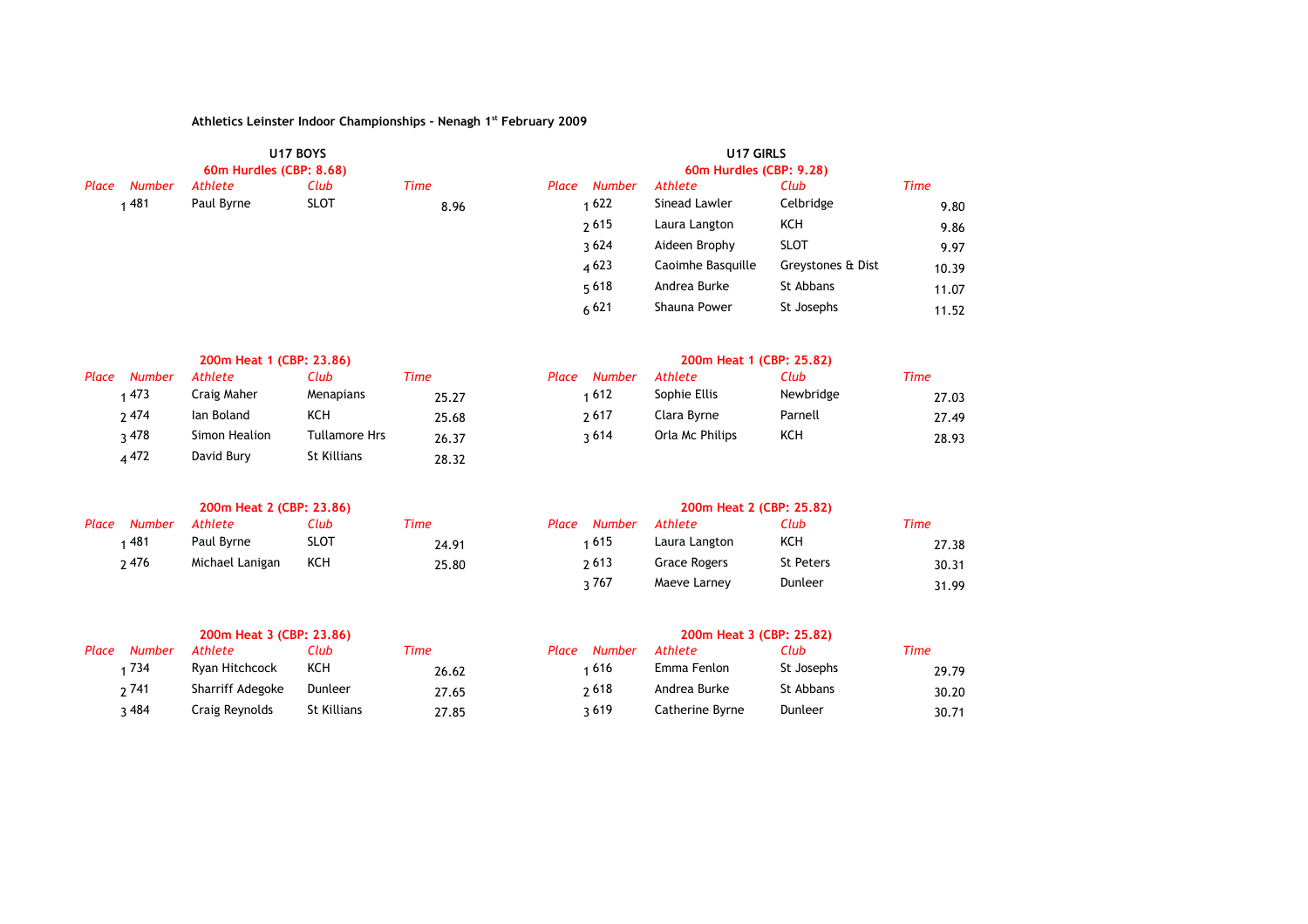|                 | 200m Heat 4 (CBP: 23.86) |                      |       |
|-----------------|--------------------------|----------------------|-------|
| Number<br>Place | Athlete                  | Club                 | Time  |
| 1 742           | Sam Ojo                  | Dunleer              | 25.12 |
| 2 7 5 6         | <b>Adam Dowling</b>      | <b>Ballon Rathoe</b> | 25.42 |
| २ 736           | David McGeary            | ксн                  | 25.92 |

| Place | <b>Number</b> | Athlete     | Club        | Time  | Place | <b>Number</b> | Athlete       | Club      | Time |
|-------|---------------|-------------|-------------|-------|-------|---------------|---------------|-----------|------|
|       | 481           | Paul Byrne  | <b>SLOT</b> | 24.62 |       | 1612          | Sophie Ellis  | Newbridge |      |
|       | 2742          | Sam Oio     | Dunleer     | 24.86 |       | <b>2615</b>   | Laura Langton | KCH       |      |
|       | 3.473         | Craig Maher | Menapians   | 25.05 |       | 3617          | Clara Bvrne   | Parnell   |      |

| Place | <b>Number</b> | Athlete         | Club                 | Height | Place<br>Number | Athlete           | Club              |
|-------|---------------|-----------------|----------------------|--------|-----------------|-------------------|-------------------|
|       | 491           | Ronan Power     | Celbridge            | 1.65   | 1613            | Grace Rogers      | <b>St Peters</b>  |
|       | ን 478         | Simon Healion   | <b>Tullamore Hrs</b> | 1.55   | 2659            | Caoimhe Basquille | Greystones & Dist |
|       | २ 490         | Simon Mernagh   | <b>St Pauls</b>      | 1.55   | 3614            | Catriona Corcoran | <b>Bree</b>       |
|       | 4 4 7 6       | Michael Lanigan | KCH                  | 1.50   | 4 707           | Maeve Larney      | Dunleer           |
|       |               |                 |                      |        |                 |                   |                   |

| Place | Number  | Athlete        | Club        | Distance | Place<br>Number | Athlete          | ClUD            |
|-------|---------|----------------|-------------|----------|-----------------|------------------|-----------------|
|       | 1 737   | Marco Pons     | <b>DMP</b>  | 13.76    | 1629            | Emma Daly        | St Abbans       |
|       | 2473    | Craig Maher    | Menapians   | 9.96     | 2621            | Shauna Power     | St Josephs      |
|       | २ 485   | Michael Kenny  | Kildare     | 9.17     | २ 626           | Emma Owens       | <b>St Pauls</b> |
|       | 4 4 7 2 | David Burv     | St Killians | 8.67     | 4628            | Kelly Cunningham | Tullamore       |
|       | 5484    | Craig Reynolds | St Killians | 7.85     | 5627            | Aisling Byrne    | Gowran          |
|       | 486ء    | Eoin Moore     | Celbridge   | 735      | 630             | Lisa Lawler      | SLOT            |

|               | 200m Final (CBP: 23.86) |             |       | 200m Final (CBP: 25.82) |                 |           |       |  |  |  |
|---------------|-------------------------|-------------|-------|-------------------------|-----------------|-----------|-------|--|--|--|
| <b>Number</b> | Athlete                 | Club        | Time  | <b>Number</b><br>Place  | Athlete         | Club      | Time  |  |  |  |
| 1481          | Paul Byrne              | <b>SLOT</b> | 24.62 | 1612                    | Sophie Ellis    | Newbridge | 26.48 |  |  |  |
| ን 742         | Sam Ojo                 | Dunleer     | 24.86 | 2615                    | Laura Langton   | KCH       | 27.31 |  |  |  |
| ว 473         | Craig Maher             | Menapians   | 25.05 | ว 617                   | Clara Byrne     | Parnell   | 27.35 |  |  |  |
|               |                         |             |       | 3614                    | Orla Mc Philips | KCH       | 28.91 |  |  |  |

# **High Jump (CBP: 1.90) High Jump (CBP: 1.70/1.65)**

| Place | <b>Number</b> | Athlete         | Club            | Height | Place | <b>Number</b> | Athlete           | Club              | Height |
|-------|---------------|-----------------|-----------------|--------|-------|---------------|-------------------|-------------------|--------|
|       | 1491          | Ronan Power     | Celbridge       | .65    |       | 613           | Grace Rogers      | <b>St Peters</b>  | . . 50 |
|       | 2478          | Simon Healion   | Tullamore Hrs   | .55    |       | 2659          | Caoimhe Basquille | Grevstones & Dist | . . 50 |
|       | ว 490         | Simon Mernagh   | <b>St Pauls</b> | .55    |       | 3614          | Catriona Corcoran | <b>Bree</b>       | 1.45   |
|       | 476 ھ         | Michael Lanigan | KCH             | .50    |       | 4707          | Maeve Larney      | Dunleer           | 1.05   |

### **Shot Putt (CBP: 14.69) Shot Putt (CBP: 12.21)**

| Place | <b>Number</b> | Athlete        | Club               | <b>Distance</b> | Place<br><b>Number</b> | Athlete          | Club                 | <b>Distance</b> |
|-------|---------------|----------------|--------------------|-----------------|------------------------|------------------|----------------------|-----------------|
|       | 1737          | Marco Pons     | DMP                | 13.76           | 1629                   | Emma Daly        | St Abbans            | 10.75           |
|       | 2473          | Craig Maher    | Menapians          | 9.96            | 2621                   | Shauna Power     | St Josephs           | 9.64            |
|       | २ 485         | Michael Kenny  | Kildare            | 9.17            | २ 626                  | Emma Owens       | <b>St Pauls</b>      | 9.41            |
|       | 4 4 7 2       | David Bury     | St Killians        | 8.67            | 4628                   | Kelly Cunningham | <b>Tullamore Hrs</b> | 8.93            |
|       | 5484          | Craig Reynolds | <b>St Killians</b> | 7.85            | 5627                   | Aisling Byrne    | Gowran               | 8.31            |
|       | ሬ 486         | Eoin Moore     | Celbridge          | 7.35            | 6630                   | Lisa Lawler      | <b>SLOT</b>          | 7.99            |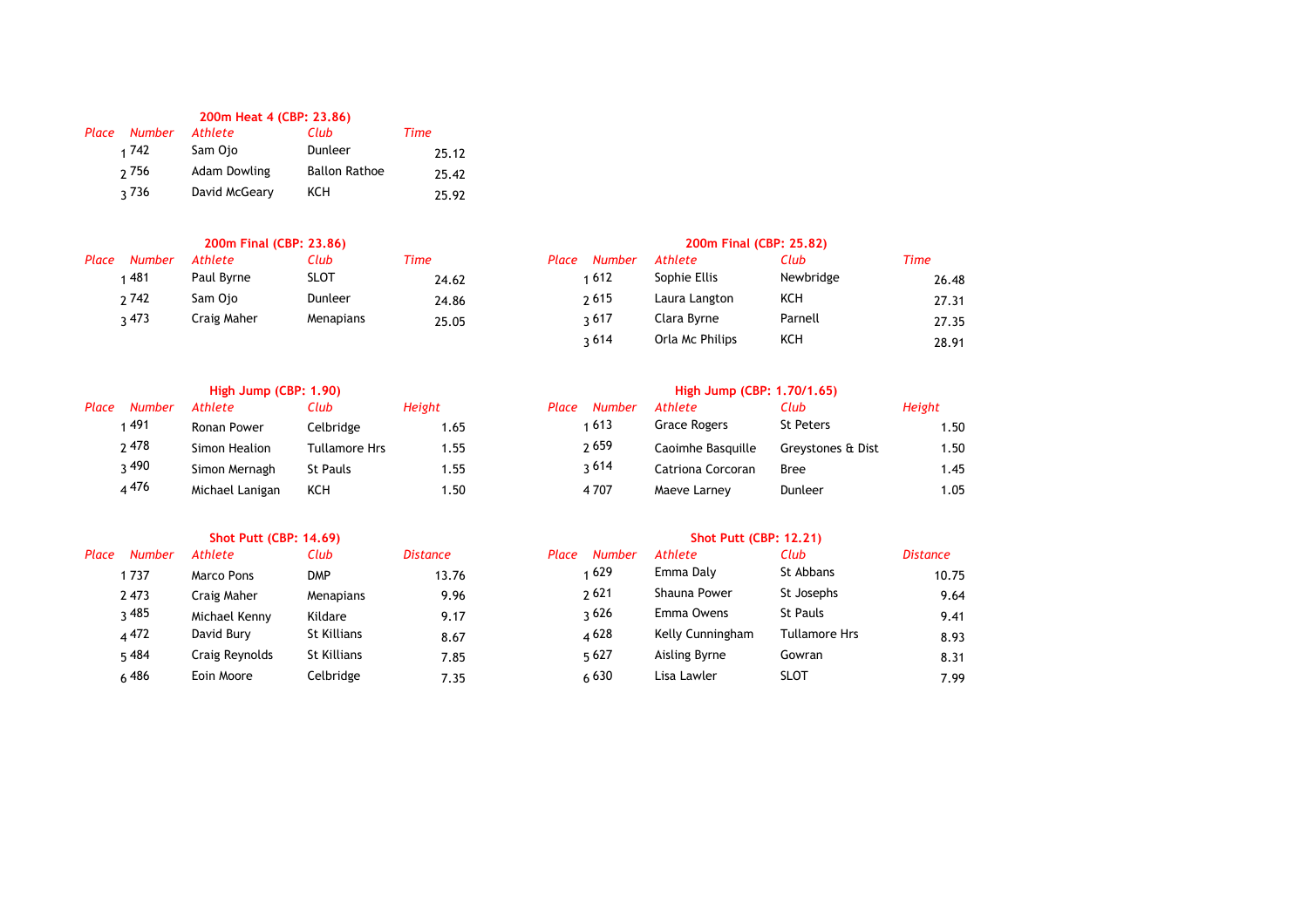|       |               |                         | <b>U18 BOYS</b> |       | U <sub>18</sub> GIRLS<br>60m Hurdles (CBP: 9.22) |                        |                   |       |  |  |
|-------|---------------|-------------------------|-----------------|-------|--------------------------------------------------|------------------------|-------------------|-------|--|--|
|       |               | 60m Hurdles (CBP: 8.33) |                 |       |                                                  |                        |                   |       |  |  |
| Place | <b>Number</b> | Athlete                 | Club            | Time  | <b>Number</b><br>Place                           | Athlete                | Club              | Time  |  |  |
|       | 495           | David MacAogain         | St Pauls        | 8.97  | 1 658                                            | Laura Bovlan           | Greystones & Dist | 10.07 |  |  |
|       | 2 5 0 2       | Darragh McGee           | Celbridge       | 9.79  | 2642                                             | <b>Aisling Watters</b> | Navan             | 10.09 |  |  |
|       | 3 5 0 4       | Eoghan Kavanagh         | Caim            | 10.10 | 3641                                             | Sarah Shovlin          | St Killians       | 10.72 |  |  |
|       | 4497          | Jason Ennis             | Caim            | 10.24 |                                                  |                        |                   |       |  |  |

|                 | 200m Heat 1 (CBP: 23.54) |          |       | 200m Heat 1 (CBP: 25.80) |                       |                      |       |  |  |
|-----------------|--------------------------|----------|-------|--------------------------|-----------------------|----------------------|-------|--|--|
| Place<br>Number | <b>Athlete</b>           | Club     | Time  | Number<br>Place          | <b>Athlete</b>        | Club                 | Time  |  |  |
| 495             | David MacAogain          | St Pauls | 24.15 | 783                      | <b>Ruth McDermott</b> | <b>SLOT</b>          | 27.89 |  |  |
| 2492            | Robert Whelan            | Navan    | 26.25 | 2634                     | Louise Holmes         | KCH                  | 27.99 |  |  |
| 3496            | Sean Kinsella            | Parnell  | 27.97 | 3 663                    | Isabel Malley         | Greystones & Dist    | 28.47 |  |  |
| 4493            | Benny Manning            | KCH      | 32.13 | 4636                     | Lauren Dunne          | <b>Tullamore Hrs</b> | 29.41 |  |  |

|       |               | 200m Heat 2 (CBP: 23.54) |             |       |                 | 200m Heat 2 (CBP: 25.80) |                      |      |
|-------|---------------|--------------------------|-------------|-------|-----------------|--------------------------|----------------------|------|
| Place | <b>Number</b> | Athlete                  | Club        | Time  | Number<br>Place | Athlete                  | Club                 | Time |
|       | 500           | <b>Martin Staunton</b>   | North Laois | 24.82 | 1633            | Mary Kate Lanigan        | KCH                  |      |
|       | 2 5 0 3       | Adam Brady               | <b>SLOT</b> | 25.44 | 2726            | Emma O'Toole             | <b>Ballon Rathoe</b> |      |
|       | 3 501         | David Campbell           | Celbridge   | 28.42 | 3637            | Aishling Molloy          | <b>Tullamore Hrs</b> |      |

|       | 200m Heat 3 (CBP: 23.54) |                   |                   |       |       |        | 200m Heat 3 (CBP: 25.80) |          |      |
|-------|--------------------------|-------------------|-------------------|-------|-------|--------|--------------------------|----------|------|
| Place | <b>Number</b>            | Athlete           | Club              | Time  | Place | Number | Athlete                  | Club     | Time |
|       | ا 523                    | Ferdia Kenny      | Greystones & Dist | 23.97 |       | 1631   | Claire Mooney            | Naas     |      |
|       | 2 5 0 2                  | Darragh McGee     | Celbridge         | 24.85 |       | 2640   | Niamh Field              | St Cocas |      |
|       | 2792                     | Diarmuid Hyland   | Mullingar Hrs     | 25.43 |       | 3667   | Aoife Sewell             | Dunleer  |      |
|       | 4520                     | Christopher Burke | Kilmore           | 25.81 |       |        |                          |          |      |

| <b>Number</b> | Athlete                | Club        | Time  | Place | <b>Number</b> | Athlete           | Club                 | <b>Time</b> |       |
|---------------|------------------------|-------------|-------|-------|---------------|-------------------|----------------------|-------------|-------|
| 500           | <b>Martin Staunton</b> | North Laois | 24.82 |       | 1 633         | Mary Kate Lanigan | KCH                  |             | 27.82 |
| 2 503         | Adam Brady             | SLOT        | 25.44 |       | 2726          | Emma O'Toole      | <b>Ballon Rathoe</b> |             | 29.77 |
| 3 501         | David Campbell         | Celbridge   | 28.42 |       | 3637          | Aishling Molloy   | <b>Tullamore Hrs</b> |             |       |
|               |                        |             |       |       | 3775          | Sarah Dalikeni    | Dunleer              |             | 33.40 |

|               | 200m Heat 3 (CBP; 23.54) |                   |       | <b>200m Heat 3 (CBP: 25.80)</b> |               |          |       |  |  |
|---------------|--------------------------|-------------------|-------|---------------------------------|---------------|----------|-------|--|--|
| <b>Number</b> | Athlete                  | Club              | Time  | Number<br>Place                 | Athlete       | Club     | Time  |  |  |
| 1 523         | Ferdia Kenny             | Greystones & Dist | 23.97 | 631                             | Claire Moonev | Naas     | 26.90 |  |  |
| 2 502         | Darragh McGee            | Celbridge         | 24.85 | 2640                            | Niamh Field   | St Cocas | 27.28 |  |  |
| 2792          | Diarmuid Hyland          | Mullingar Hrs     | 25.43 | 3667                            | Aoife Sewell  | Dunleer  | 28.83 |  |  |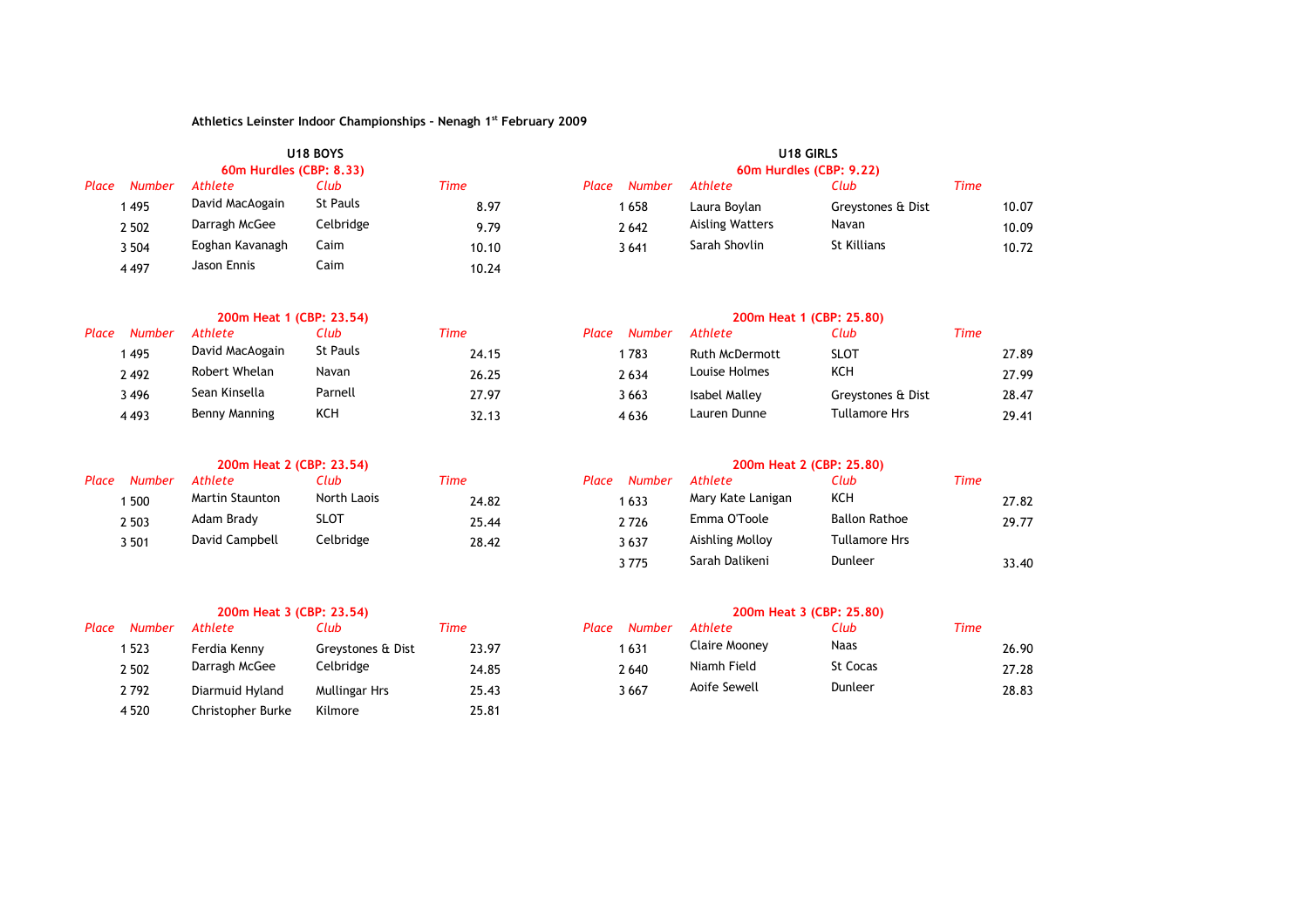# **200m Heat 4 (CBP: 23.54)**

| Place | <b>Number</b> | <b>Athlete</b>       | Club                 | Time  |
|-------|---------------|----------------------|----------------------|-------|
|       | 1776          | <b>Richard Okove</b> | North Laois          | 24.56 |
|       | 2794          | David Moran          | <b>Mullingar Hrs</b> | 26.05 |
|       | 3499          | Darragh Hanlon       | <b>Tullamore Hrs</b> | 26.63 |

| Place | <b>Number</b> | Athlete                | Club              | Time  | <b>Number</b><br>Place | Athlete               | Club            | Time |
|-------|---------------|------------------------|-------------------|-------|------------------------|-----------------------|-----------------|------|
|       | 523           | Ferdia Kenny           | Greystones & Dist | 23.69 | 1631                   | Claire Mooney         | Naas            |      |
|       | 2776          | Richard Okove          | North Laois       | 24.00 | 2640                   | Niamh Field           | <b>St Cocas</b> |      |
|       | 3495          | David MacAogain        | St Pauls          | 24.07 | 3634                   | Louise Holmes         | KCH             |      |
|       | 4500          | <b>Martin Staunton</b> | North Laois       | 24.87 | 4783                   | <b>Ruth McDermott</b> | SLOT            |      |

# **High Jump (CBP: 2.05) High Jump (CBP: 1.65)**

| Place Number | Athlete            | Club | Height |
|--------------|--------------------|------|--------|
| 1509         | Michael Bowler     | Caim | 1.75   |
| 2508         | Michael O Sullivan | KCH  | 1.75   |
| 504ء         | Eoghan Kavanagh    | Caim | 1.70   |

| Place Number Athlete |                 | Club | <i>Distance</i> |
|----------------------|-----------------|------|-----------------|
| 1 505                | Ciaran Sinnott  | Caim | 11.67           |
| ი 504                | Eoghan Kavanagh | Caim | 10.81           |

## **200m Final (CBP: 23.54) 200m Final (CBP: 25.80)**

| Athlete                | Club              | Time  | Place | Number | Athlete               | Club        | Time |       |
|------------------------|-------------------|-------|-------|--------|-----------------------|-------------|------|-------|
| Ferdia Kenny           | Greystones & Dist | 23.69 |       | 631    | Claire Moonev         | Naas        |      | 26.43 |
| Richard Okove          | North Laois       | 24.00 |       | 2 640  | Niamh Field           | St Cocas    |      | 27.09 |
| David MacAogain        | St Pauls          | 24.07 |       | 3634   | Louise Holmes         | KCH         |      | 27.85 |
| <b>Martin Staunton</b> | North Laois       | 24.87 |       | 4783   | <b>Ruth McDermott</b> | <b>SLOT</b> |      | 27.94 |
|                        |                   |       |       |        |                       |             |      |       |

| Place | Number | Athlete            | Club          | Height         | Place | Number | Athlete           | Club       | Height     |
|-------|--------|--------------------|---------------|----------------|-------|--------|-------------------|------------|------------|
|       | 509    | Michael Bowler     | Caim          |                |       | 633 ا  | Mary Kate Lanigan | <b>KCH</b> | 1.69 (CBP) |
|       | ი 508  | Michael O Sullivan | KCH           |                |       | 2775   | Sarah Dalikeni    | Dunleer    | 1.00       |
|       | - 504  | Eoghan Kayanagh    | $^{\sim}$ aim | $\overline{z}$ |       |        |                   |            |            |

# **Triple Jump (CBP: 13.14) Triple Jump (CBP: 10.96)**

| Place Number | Athlete         | Club          | Distance             | Place Number Athlete |                | Club    | <b>Distance</b> |      |
|--------------|-----------------|---------------|----------------------|----------------------|----------------|---------|-----------------|------|
| 505          | Ciaran Sinnott  | Caim          | 11.67                | 775                  | Sarah Dalikeni | Dunleer |                 | 7.57 |
| $-501$       | Eoghan Kayanagh | $C_{\rm sim}$ | $\sim$ $\sim$ $\sim$ |                      |                |         |                 |      |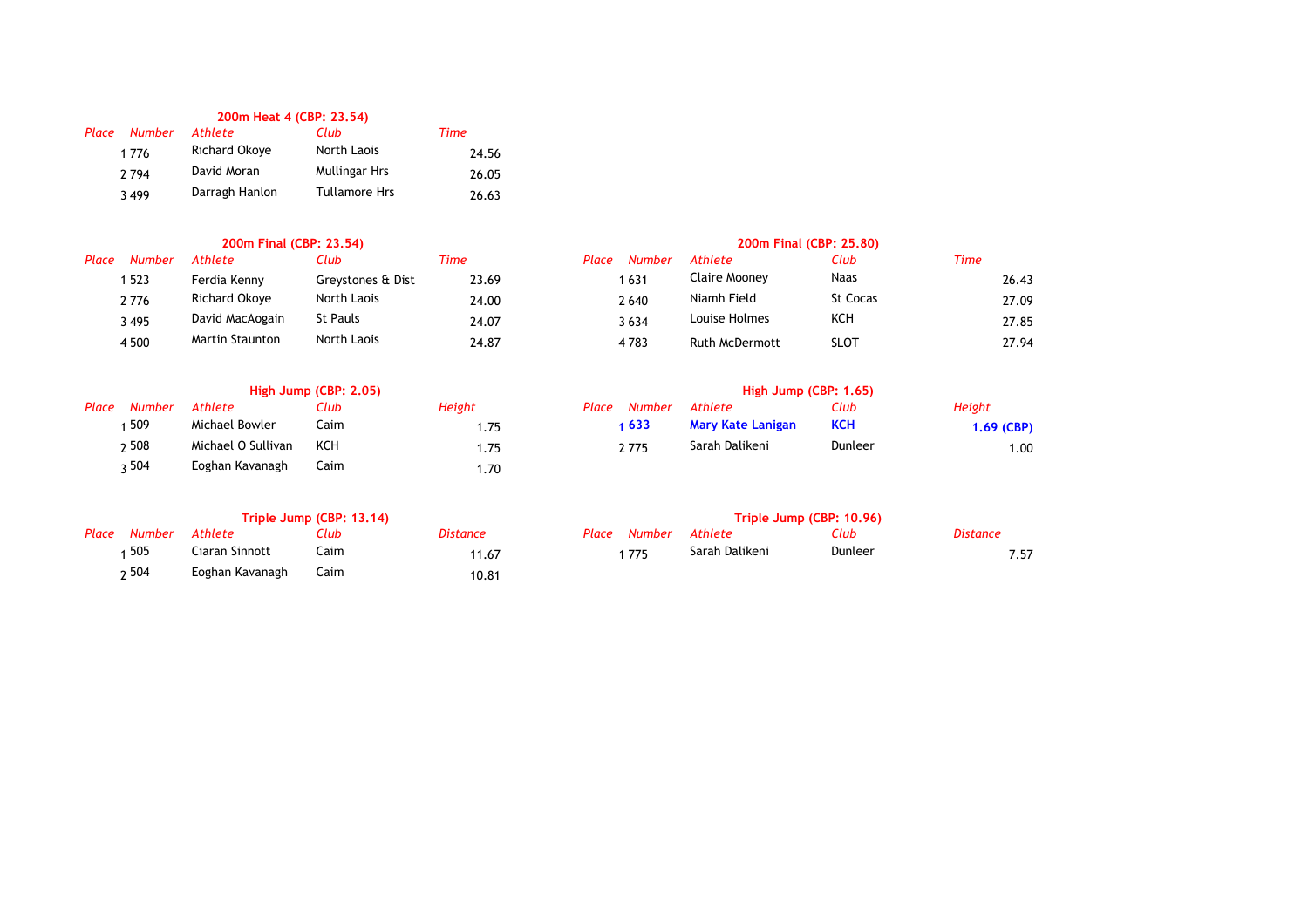|              |         | U <sub>19</sub> BOYS    |      |              | U <sub>19</sub> GIRLS   |             |       |
|--------------|---------|-------------------------|------|--------------|-------------------------|-------------|-------|
|              |         | 60m Hurdles (CBP: 8.48) |      |              | 60m Hurdles (CBP: 8.78) |             |       |
| Place Number | Athlete | Club                    | Time | Place Number | Athlete                 | Club        | Time  |
|              |         |                         |      | 1 651        | Fiona Furlong           | <b>Bree</b> | 12.74 |

|                 | 200m Heat 1 (CBP: 22.6) |               |      |       |               | 200m (CBP: 26.44) |                  |             |  |  |  |
|-----------------|-------------------------|---------------|------|-------|---------------|-------------------|------------------|-------------|--|--|--|
| Place<br>Number | Athlete                 | Club          | Time | Place | <b>Number</b> | Athlete           | Club             | <b>Time</b> |  |  |  |
| 512⊧            | Ferghus Hannon          | Tullamore Hrs |      |       | ⊺1892         | Hilary Kerr       | <b>St Peters</b> | 27.26       |  |  |  |
| 2513            | Paul Brady              | Celbridge     |      |       | 2665          | Eva Murphy        | <b>DMP</b>       | 27.96       |  |  |  |
| 3510            | Darren Leniston         | Kilmore       |      |       | २ 646         | Sinead O Gorman   | St Abbans        | 29.17       |  |  |  |
|                 |                         |               |      |       | 4676          | Fiona Hill        | Newbridge        | 29.42       |  |  |  |

# **200m Heat 2 (CBP: 22.6)**

| Place Number Athlete |                                    | Club      | Time |       |
|----------------------|------------------------------------|-----------|------|-------|
| 1 522                | Patrick Costello Greystones & Dist |           |      | 24.28 |
| 2 5 2 1              | Aran Meyler                        | Menapians |      | 24.81 |

**200m (CBP: 22.6)**

| Place | Number  | Athlete                 | Club                 | Time |       |
|-------|---------|-------------------------|----------------------|------|-------|
|       | 1512    | Ferghus Hannon          | <b>Tullamore Hrs</b> |      | 23.17 |
|       | 2 5 2 2 | <b>Patrick Costello</b> | Greystones & Dist    |      | 24.32 |
|       | 3521    | Aran Meyler             | Menapians            |      | 24.42 |
|       | 4513    | Paul Brady              | Celbridge            |      | 25.63 |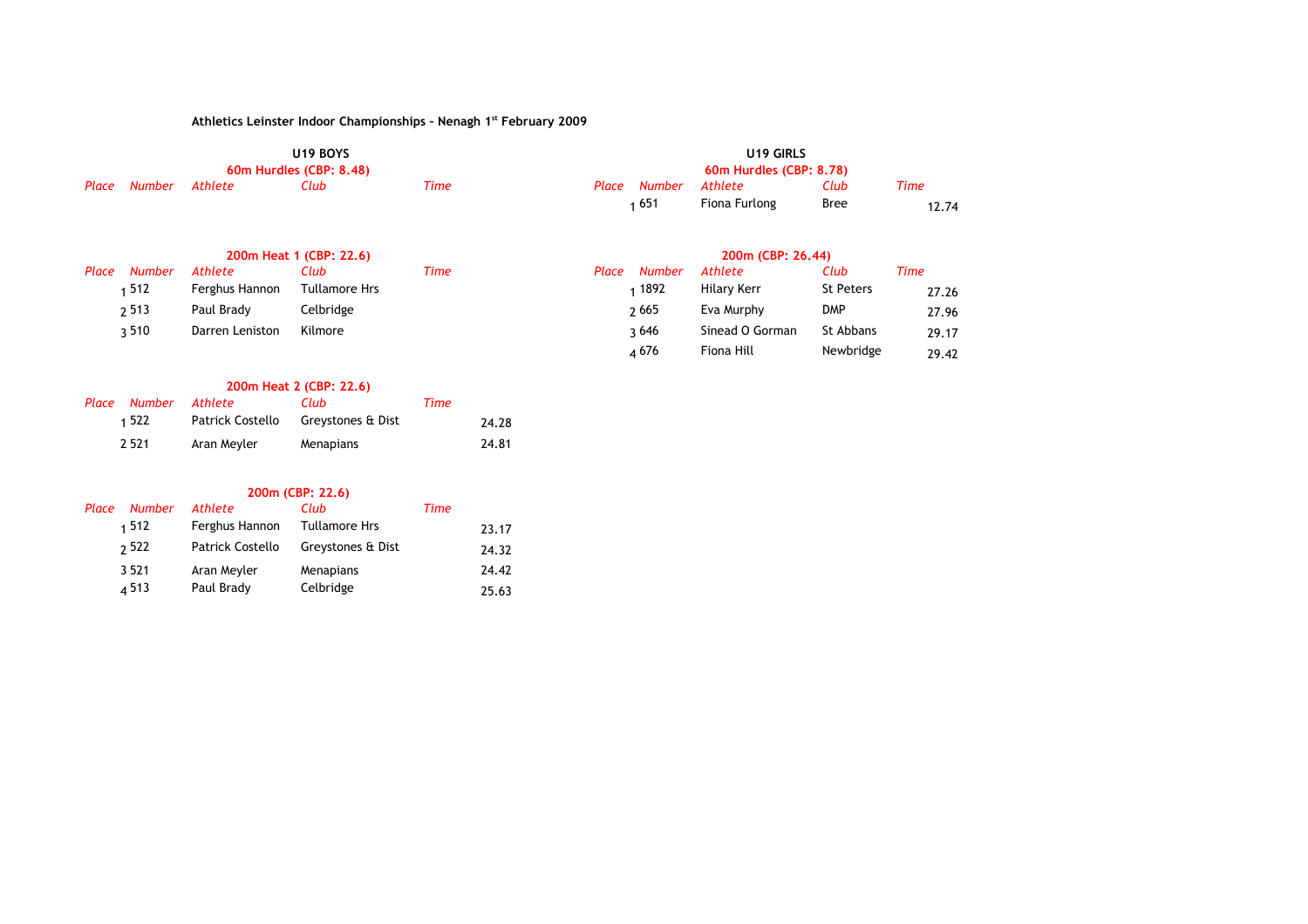|       |               |                     | High Jump (CBP: 2.10)         |                 |                |               | High Jump (CBP: 1.64)         |             |                 |
|-------|---------------|---------------------|-------------------------------|-----------------|----------------|---------------|-------------------------------|-------------|-----------------|
| Place | <b>Number</b> | Athlete             | Club                          | <b>Time</b>     | Place          | <b>Number</b> | Athlete                       | Club        | Time            |
|       | 516           | Joseph Murphy       | Gowran                        | 1.50            |                | 1649          | Fleur Brown                   | <b>SLOT</b> | 1.40            |
|       |               |                     | <b>Shot Putt (CBP: 14.44)</b> |                 |                |               | <b>Shot Putt (CBP: 13.09)</b> |             |                 |
| Place | <b>Number</b> | Athlete             | Club                          | <b>Distance</b> | Place          | <b>Number</b> | Athlete                       | Club        | <b>Distance</b> |
|       |               |                     |                               |                 |                | 518           | <b>Frances Rogers</b>         | St Peters   | 10.27           |
|       |               |                     |                               |                 | $\overline{2}$ | 653           | Shauna Daly                   | St Abbans   | 9.87            |
|       |               |                     | Triple Jump (CBP: 12.97)      |                 |                |               | Triple Jump (CBP: 11.06)      |             |                 |
| Place | <b>Number</b> | Athlete             | Club                          | <b>Distance</b> | Place          | <b>Number</b> | Athlete                       | Club        | <b>Distance</b> |
|       | 1517          | <b>Francis Egan</b> | <b>St Abbans</b>              | 13.55 (CBP)     |                | 1750          | Kelly O'Reilly                | Dunleer     | 8.05            |
|       | 2 7 1 2       | Darren Vahey        | Bohermeen                     | 10.96           |                |               |                               |             |                 |
|       | 3516          | Joseph Murphy       | Gowran                        | 9.18            |                |               |                               |             |                 |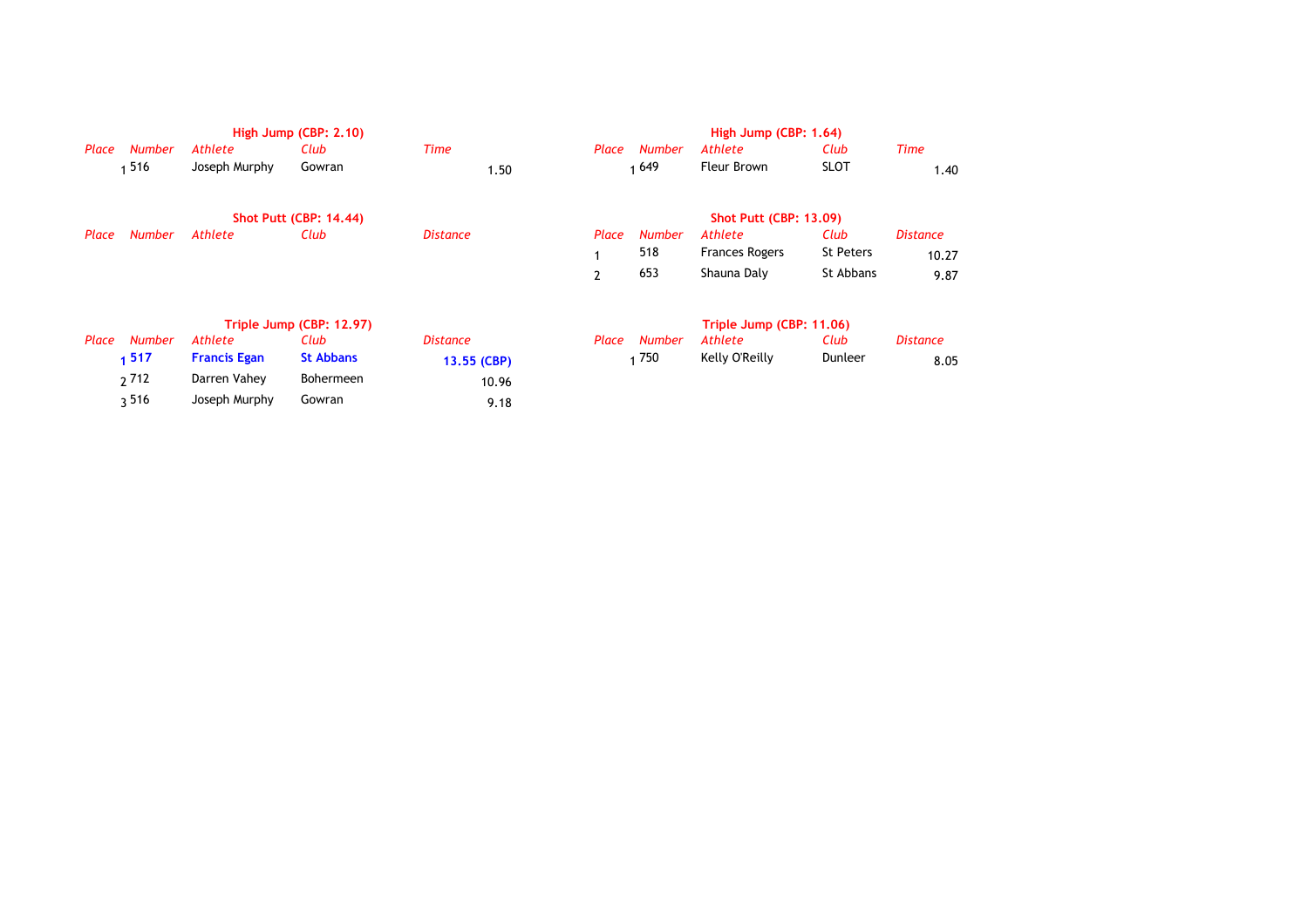|       |               |                       | Junior Men             |            | Junior Women           |               |                      |      |  |  |
|-------|---------------|-----------------------|------------------------|------------|------------------------|---------------|----------------------|------|--|--|
|       |               |                       | 60m Heat 1 (CBP: 7,28) |            | 60m Heat 1 (CBP: 7.84) |               |                      |      |  |  |
| Place | <b>Number</b> | Athlete               | Club                   | Time       | <b>Number</b><br>Place | Athlete       | Club                 | Time |  |  |
|       | 1512          | <b>Ferghus Hannon</b> | <b>Tullamore Hrs</b>   | 7.26 (CBP) | 612                    | Sophie Ellis  | Newbridge            | 8.06 |  |  |
|       | 2522          | Patrick Costello      | Sli Cualann            | 7.28       | 2636                   | Laura Dunne   | <b>Tullamore Hrs</b> | 8.45 |  |  |
|       | 3519          | Eoin Muldowney        | Castlecomer            | 7.47       | 3663                   | Isabel Malley | Sli Cualann          | 8.45 |  |  |
|       | 4 5 0 2       | Darragh McGee         | Celbridge              | 7.61       | 4667                   | Aoife Sewell  | Dunleer              | 8.48 |  |  |
|       | 5 520         | Christopher Burke     | Kilmore                | 7.87       | 5 6 6 5                | Eva Murphy    | <b>DMP</b>           |      |  |  |
|       | 6742          | Sam Ojo               | <b>Dunleer</b>         | 7.93       |                        |               |                      |      |  |  |

|       |               |                 | 60m Heat 2 (CBP: 7.28) |             | 60m Heat 2(CBP: 7.84) |               |                   |                      |             |  |
|-------|---------------|-----------------|------------------------|-------------|-----------------------|---------------|-------------------|----------------------|-------------|--|
| Place | <b>Number</b> | Athlete         | Club                   | <b>Time</b> | Place                 | <b>Number</b> | Athlete           | Club                 | <b>Time</b> |  |
|       | 523           | Ferdia Kenny    | Sli Cualann            | 7.45        |                       | 738           | Francesca Reville | Menapians            | 8.30        |  |
|       | 2521          | Aran Meyler     | Menapians              | 7.46        |                       | 723           | Denise Wickam     | St Pauls             | 8.43        |  |
|       | २ 495         | David MacAogain | St Pauls               | 7.58        |                       | 664           | Ciara Stuart      | Sli Cualann          | 8.78        |  |
|       | 4735          | Pat O'Flaherty  | Tullamore Hrs          | 7.71        | 4                     | 657           | Rachel Bolger     | Sli Cualann          | 8.87        |  |
|       | 5741          | Sherrif Adegoke | Dunleer                | 8.14        |                       | 637           | Aisling Molloy    | <b>Tullamore Hrs</b> | 9.69        |  |
|       | 6510          | Darren Leniston | Kilmore                | 8.47        |                       |               |                   |                      |             |  |

| насе<br>number | Athlete               | LIUD                 | 11me       | riace<br>number | Athlete              | LIUD            |
|----------------|-----------------------|----------------------|------------|-----------------|----------------------|-----------------|
| 1512           | <b>Ferghus Hannon</b> | <b>Tullamore Hrs</b> | 7.21 (CBP) | 1612            | Sophie Ellis         | Newbridge       |
| 2519           | Eoin Muldowney        | Castlecomer          | 7.24       | 2738            | Francesca Reville    | Menapians       |
| ว 522          | Patrick Costello      | Sli Cualann          | 7.30       | 3723            | Denise Wickam        | <b>St Pauls</b> |
| 2523           | Ferdia Kenny          | Sli Cualann          | 7.44       | 4636            | Laura Dunne          | Tullamore       |
| ว 521          | Aran Meyler           | Menapians            | 7.50       | 5667            | Aoife Sewell         | Dunleer         |
| 6495           | David MacAogain       | <b>St Pauls</b>      | 7.56       | 6 6 6 3         | <b>Isabel Malley</b> | Sli Cualann     |
| 7502           | Darragh McGee         | Celbridge            | 7.70       | 7665            | Eva Murphy           | <b>DMP</b>      |

|                         |                                                                          |                       |                        | 60m Final (CBP: 7.84) |                      |             |  |
|-------------------------|--------------------------------------------------------------------------|-----------------------|------------------------|-----------------------|----------------------|-------------|--|
| Athlete                 | Club                                                                     | Time                  | <b>Number</b><br>Place | <b>Athlete</b>        | Club                 | <b>Time</b> |  |
| <b>Ferghus Hannon</b>   | <b>Tullamore Hrs</b>                                                     | 7.21 (CBP)            | 1612                   | Sophie Ellis          | Newbridge            |             |  |
| Eoin Muldowney          | Castlecomer                                                              | 7.24                  | 2 7 3 8                | Francesca Reville     | Menapians            |             |  |
| <b>Patrick Costello</b> | Sli Cualann                                                              | 7.30                  | 3723                   | Denise Wickam         | St Pauls             |             |  |
| Ferdia Kenny            | Sli Cualann                                                              | 7.44                  | 4636                   | Laura Dunne           | <b>Tullamore Hrs</b> |             |  |
| Aran Meyler             | Menapians                                                                | 7.50                  | 5 6 6 7                | Aoife Sewell          | Dunleer              |             |  |
| David MacAogain         | St Pauls                                                                 | 7.56                  | 6 6 6 3                | Isabel Malley         | Sli Cualann          |             |  |
| Darragh McGee           | Celbridge                                                                | 7.70                  | 7665                   | Eva Murphy            | <b>DMP</b>           |             |  |
|                         |                                                                          |                       | 8 6 6 4                | Ciara Stuart          | Sli Cualann          |             |  |
|                         |                                                                          |                       | 9657                   | Rachel Bolger         | Sli Cualann          |             |  |
|                         | <b>Number</b><br>1512<br>2519<br>3522<br>2523<br>วุ 521<br>6 495<br>7502 | 60m Final (CBP: 7.27) |                        |                       |                      |             |  |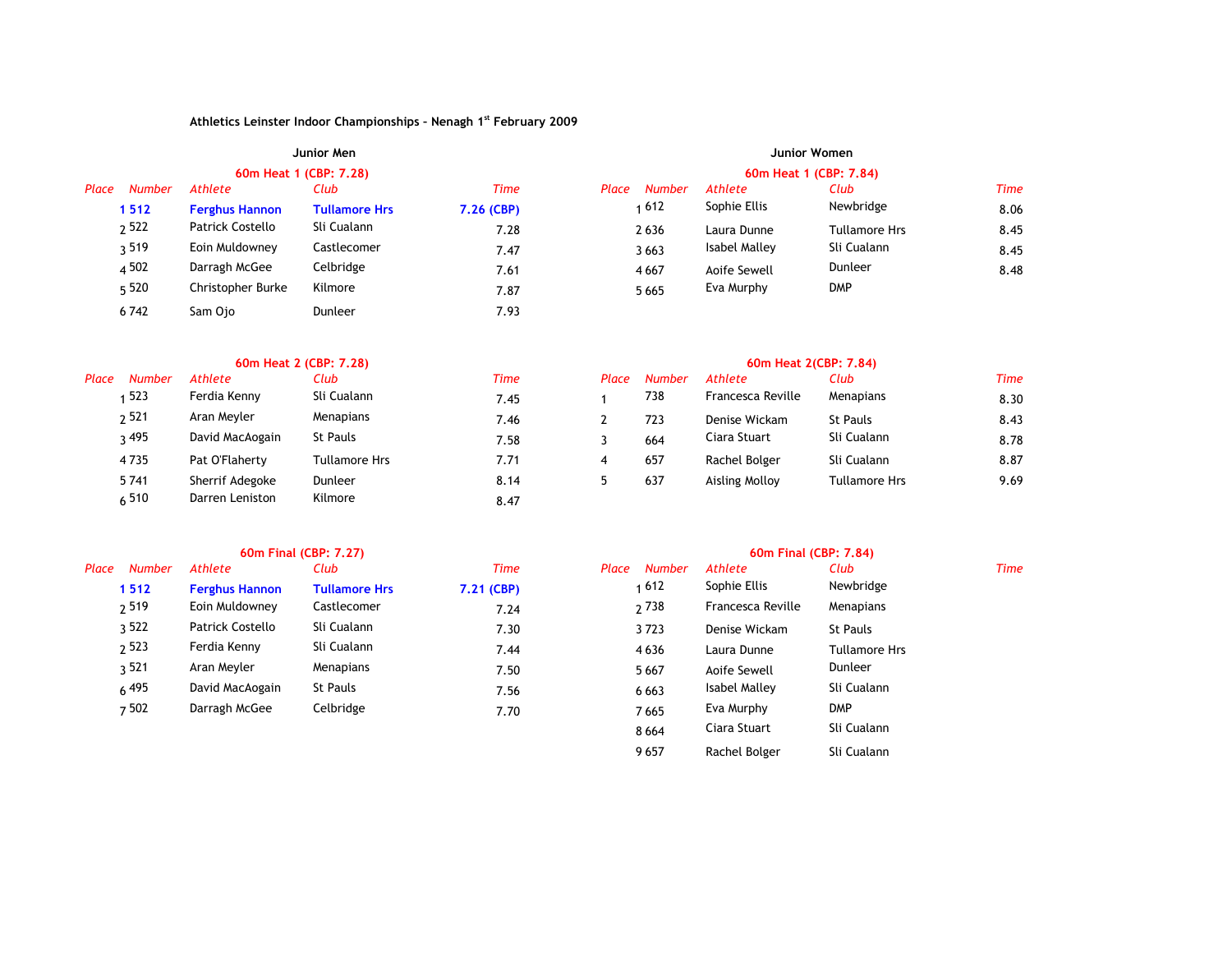|        |         | 60m Hurdles (CBP: 9.42) |      | 60m Hurdles (CBP: 8.78) |               |                          |             |             |  |
|--------|---------|-------------------------|------|-------------------------|---------------|--------------------------|-------------|-------------|--|
| Number | Athlete | Club                    | Time |                         | <b>Number</b> | Athlete                  | Club        | <b>Time</b> |  |
|        |         |                         |      |                         | 659           | Caoimhe Basquille        | Sli Cualann | 10.39       |  |
|        |         |                         |      |                         |               | Sinead Moloney           | St Killians | 10.55       |  |
|        |         |                         |      |                         | 3658          | Laura Boylan             | Sli Cualann | 10.74       |  |
|        |         |                         |      |                         |               | Emma Butler              | Gowran      | 10.92       |  |
|        |         |                         |      |                         |               |                          |             |             |  |
|        |         |                         |      |                         |               | Place<br>2 6 5 4<br>4655 |             |             |  |

|                  |                | 200m (CBP: 23.52)  |             | 200m (CBP: 26.74) |              |             |       |  |
|------------------|----------------|--------------------|-------------|-------------------|--------------|-------------|-------|--|
| Place Number     | Athlete        | Club               | Time        | Place Number      | Athlete      | Club        | Time  |  |
| 1786             | Alan Whelan    | <b>North Laois</b> | 23,00 (CBP) | ∣ 612             | Sophie Ellis | Newbridge   | 27.14 |  |
| <sup>2</sup> 519 | Eoin Muldowney | Castlecomer        | 23.91       | 2664              | Ciara Stuart | Sli Cualann | 29.56 |  |

|                      | 400m (CBP: 52.74)  |                    |             | 400m (CBP: 58.4 H)   |                |             |       |  |
|----------------------|--------------------|--------------------|-------------|----------------------|----------------|-------------|-------|--|
| Place Number Athlete |                    | Club               | Time        | Place Number Athlete |                | Club        | Time  |  |
| 1 7 8 6              | <b>Alan Whelan</b> | <b>North Laois</b> | 51.56 (CBP) | 1668                 | Aishling McGee | Sli Cualann | 65.83 |  |
| 2 5 3 5              | Paul Byrne         | St Abbans          | 51.86       | 2655                 | Emma Butler    | Gowran      | 76.22 |  |
| 773                  | Feilibh O'Cinneide | Bohermeen          |             |                      |                |             |       |  |
|                      |                    |                    | 53.49       |                      |                |             |       |  |
| 4501                 | David Campbell     | Celbridge          | 59.62       |                      |                |             |       |  |

|                  | 800m (CBP: 1.56:7)          |             |         |                      |                     | 800m (CBP: 2.24.53) |
|------------------|-----------------------------|-------------|---------|----------------------|---------------------|---------------------|
| e Number Athlete |                             | Club        | Time    | Place Number Athlete |                     | Club                |
| 1 5 2 9          | <b>Richard Owens</b>        | Sli Cualann | 2.08.78 | 1 670                | <b>Claire Earls</b> | <b>Sli Cuala</b>    |
| 530              | Christopher Ennis           | North Laois |         | 669                  | Ellie Hartnett      | Sli Cualar          |
|                  |                             |             | 2.11.04 |                      |                     |                     |
| 527              | Loughlin Campion St Andrews |             |         |                      |                     |                     |

| ، ے ب   | Loughin Campion Jt Andrews |                 | 2.16.09 |
|---------|----------------------------|-----------------|---------|
| 4531    | Mark Durkan                | <b>St Cocas</b> | 2.18.82 |
| 5 5 2 6 | David Larkin               | St Josephs      | 2.19.83 |

|     |                         |                      |                                                                          |  | 1500m (CBP: 5.02.46(q)) |
|-----|-------------------------|----------------------|--------------------------------------------------------------------------|--|-------------------------|
|     |                         | Club                 | Time                                                                     |  | Club                    |
|     | Cathal Daly             | Sli Cualann          | 4.35.67                                                                  |  |                         |
|     |                         | North Laois          | 4.41.43                                                                  |  |                         |
| 527 |                         |                      |                                                                          |  |                         |
|     |                         |                      | 4.44.78                                                                  |  |                         |
|     | Andrew Boyd             | Kilmore              | 5.39.48                                                                  |  |                         |
|     | 1532<br>2 5 3 0<br>4528 | Place Number Athlete | 1500m (CBP: 4.10.39)<br>Christopher Ennis<br>Loughlin Campion St Andrews |  | Place Number Athlete    |

| <u>IVUHDEL</u> | A                 | .           | ,,,,,, |
|----------------|-------------------|-------------|--------|
| 1659           | Caoimhe Basquille | Sli Cualann | 10.39  |
| 2654           | Sinead Moloney    | St Killians | 10.55  |
| 3658           | Laura Boylan      | Sli Cualann | 10.74  |
| 4655           | Emma Butler       | Gowran      | 10.92  |
|                |                   |             |        |

| Place | <b>Number</b> | Athlete      | Club        | Time  |
|-------|---------------|--------------|-------------|-------|
|       | 1 612         | Sophie Ellis | Newbridge   | 27.14 |
|       | າ 664         | Ciara Stuart | Sli Cualann | 29.56 |
|       | २ 676         | Fiona Hill   | Newbridge   | 31.66 |

|                |                    | 400m (CBP: 52.74)  |             |                      | 400m (CBP: 58.4 H) |             |       |
|----------------|--------------------|--------------------|-------------|----------------------|--------------------|-------------|-------|
| Number Athlete |                    | Club               | Time        | Place Number Athlete |                    | Club        | Time  |
| 1786           | <b>Alan Whelan</b> | <b>North Laois</b> | 51.56 (CBP) | 1 668                | Aishling McGee     | Sli Cualann | 65.83 |
| 2535           | Paul Byrne         | St Abbans          | 51.86       | 2 655                | Emma Butler        | Gowran      | 76.22 |

| Place Number Athlete |                               | Club .      | Time    | Place Number Athlete |                     | Club        | Time                             |
|----------------------|-------------------------------|-------------|---------|----------------------|---------------------|-------------|----------------------------------|
| 529ء                 | Richard Owens                 | Sli Cualann | 2.08.78 | 1670                 | <b>Claire Earls</b> |             | <b>Sli Cualann 2.24.30 (CBP)</b> |
| 530                  | Christopher Ennis North Laois |             |         | 669                  | Ellie Hartnett      | Sli Cualann |                                  |
|                      |                               |             | 2.11.04 |                      |                     |             | 2.29.00                          |

| Place Number Athlete |             | Club -      | Time    | Place Number Athlete |  | Time |
|----------------------|-------------|-------------|---------|----------------------|--|------|
| 1532                 | Cathal Daly | Sli Cualann | 4.35.67 |                      |  |      |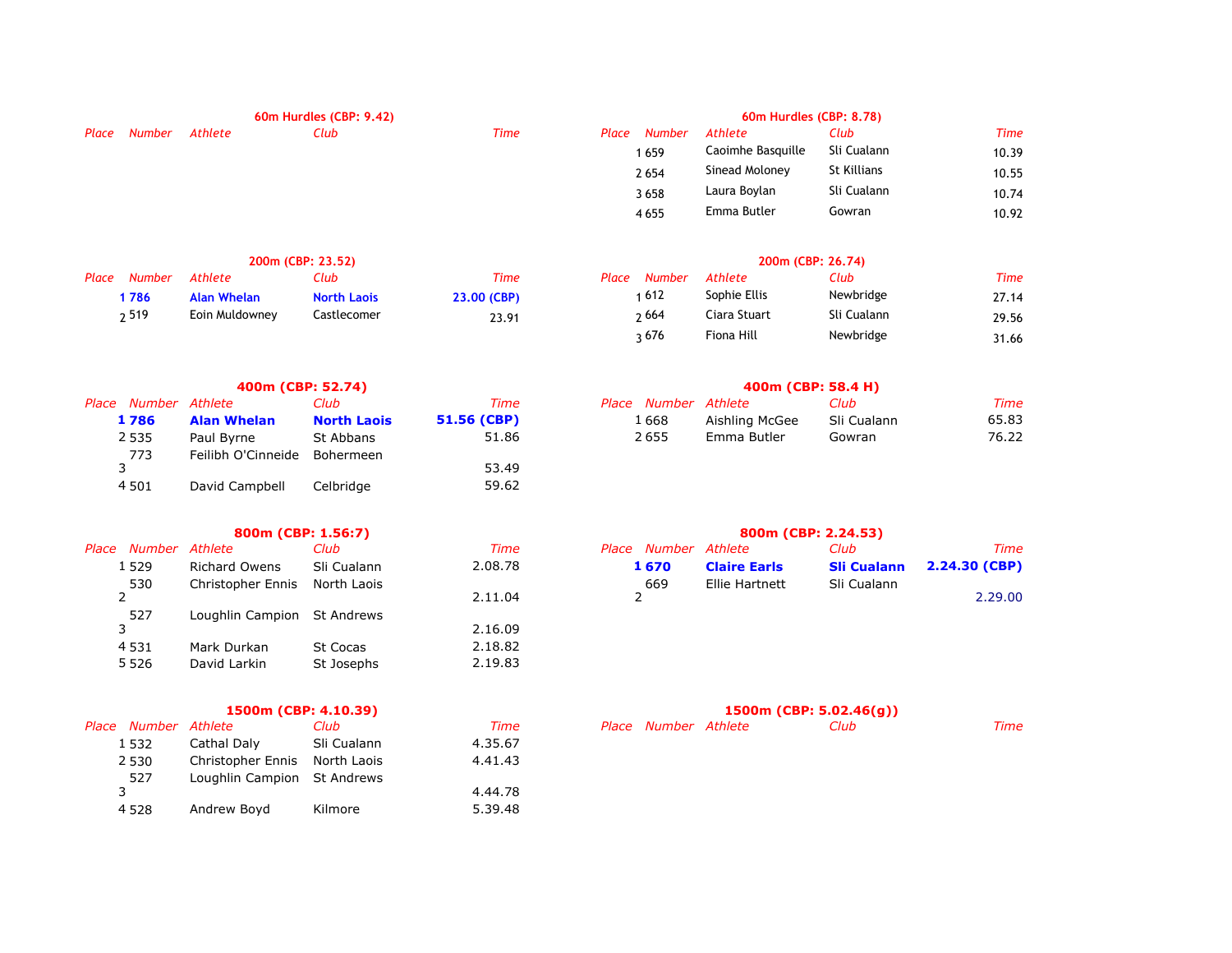|                      |              | 3000m (CBP: 9.05.4) |          |                      | 3000m (CBP: 10.08.47) |             |         |
|----------------------|--------------|---------------------|----------|----------------------|-----------------------|-------------|---------|
| Place Number Athlete |              | Club                | Time     | Place Number Athlete |                       | Club        | Time    |
| 526 ء                | David Larkin | St Josephs          | 10.34.27 | 1 678                | Niamh Kearney         | Sli Cualann | 10.28.3 |
| 2 5 2 8              | Andrew Bovd  | Kilmore             | 12.52.86 | 2673                 | Aoife O Connor        | Thomastown  | 12.06.5 |
|                      |              |                     |          | 3672                 | Sally Forristal       | St Josephs  | 13.28.8 |

|                      | 3000m Walk (CBP: No Record) |      |                             | 3000m Walk (CBP: 16.49.85)     |            |               |
|----------------------|-----------------------------|------|-----------------------------|--------------------------------|------------|---------------|
| Place Number Athlete | Club                        | Time | <i>Place Number Athlete</i> |                                | Club       | Time          |
|                      |                             |      | 1 730                       | <b>Fiona Dennehy</b> St Senans |            | 15.51.7 (CBP) |
|                      |                             |      | 2672                        | Sally Forristal                | St Josephs | 18.02.1       |

|       |                | 4*200m Relay (CBP: 1.43.62) |                 |       |         | 4*200m Relay (CBP: 1.51.04) |         |
|-------|----------------|-----------------------------|-----------------|-------|---------|-----------------------------|---------|
| Place | Number Athlete | Club                        | Time            | Place | Athlete | Club                        | Time    |
|       |                | <b>St Abbans</b>            | $1.36.99$ (CBP) |       |         | Sli Cualann B               | 1.55.28 |
|       |                |                             |                 |       |         | Sli Cualann A               |         |
|       |                | North Laois                 | 1.40.53         |       |         |                             | 1.55.36 |
|       |                | Sli Cualann                 | 1.44.56         |       |         | St Abbans                   | 2.02.91 |
|       |                | Celbridge                   | 1.49.07         | 4     |         | Dunleer                     | 2.08.61 |

|                      |                     | High Jump (CBP: 1.95) |              |                      | High Jump (CBP: 1.70)         |      |        |
|----------------------|---------------------|-----------------------|--------------|----------------------|-------------------------------|------|--------|
| Place Number Athlete |                     | Club                  | Height       | Place Number Athlete |                               | Club | Height |
| 1534                 | <b>Barry Pender</b> | <b>St Abbans</b>      | $2.10$ (CBP) | 1 659                | Caoimhe Basquille Sli Cualann |      | 1.50   |
|                      |                     |                       |              | 656                  | Catriona Corcoran Bree        |      |        |
|                      |                     |                       |              |                      |                               |      | 45     |

| High Jump (CBP: 1.70) |
|-----------------------|
|-----------------------|

| ce Number Athlete |                               | Club               | <b>Height</b> |
|-------------------|-------------------------------|--------------------|---------------|
| 1 659             | Caoimhe Basquille Sli Cualann |                    | 1.50          |
| 656               | Catriona Corcoran Bree        |                    |               |
|                   |                               |                    | 1.45          |
| 3654              | Sinead Moloney                | <b>St Killians</b> | 1.45          |
|                   |                               |                    |               |

3 683 19.18.8 Aoife Sheehy Celbridge

| Triple Jump (CBP: 13.00) |                     |                  |             | Triple Jump $(CBP: 11.16)$ |                      |              |               |          |
|--------------------------|---------------------|------------------|-------------|----------------------------|----------------------|--------------|---------------|----------|
| Place Number Athlete     |                     | ∵luh             | Distance    |                            | Place Number Athlete |              | Club          | Distance |
| 517                      | <b>Francis Egan</b> | <b>St Abbans</b> |             |                            | 759                  | Aine Brennan | Tullamore Hrs |          |
|                          |                     |                  | 13.55 (CBP) |                            |                      |              |               | 9.83     |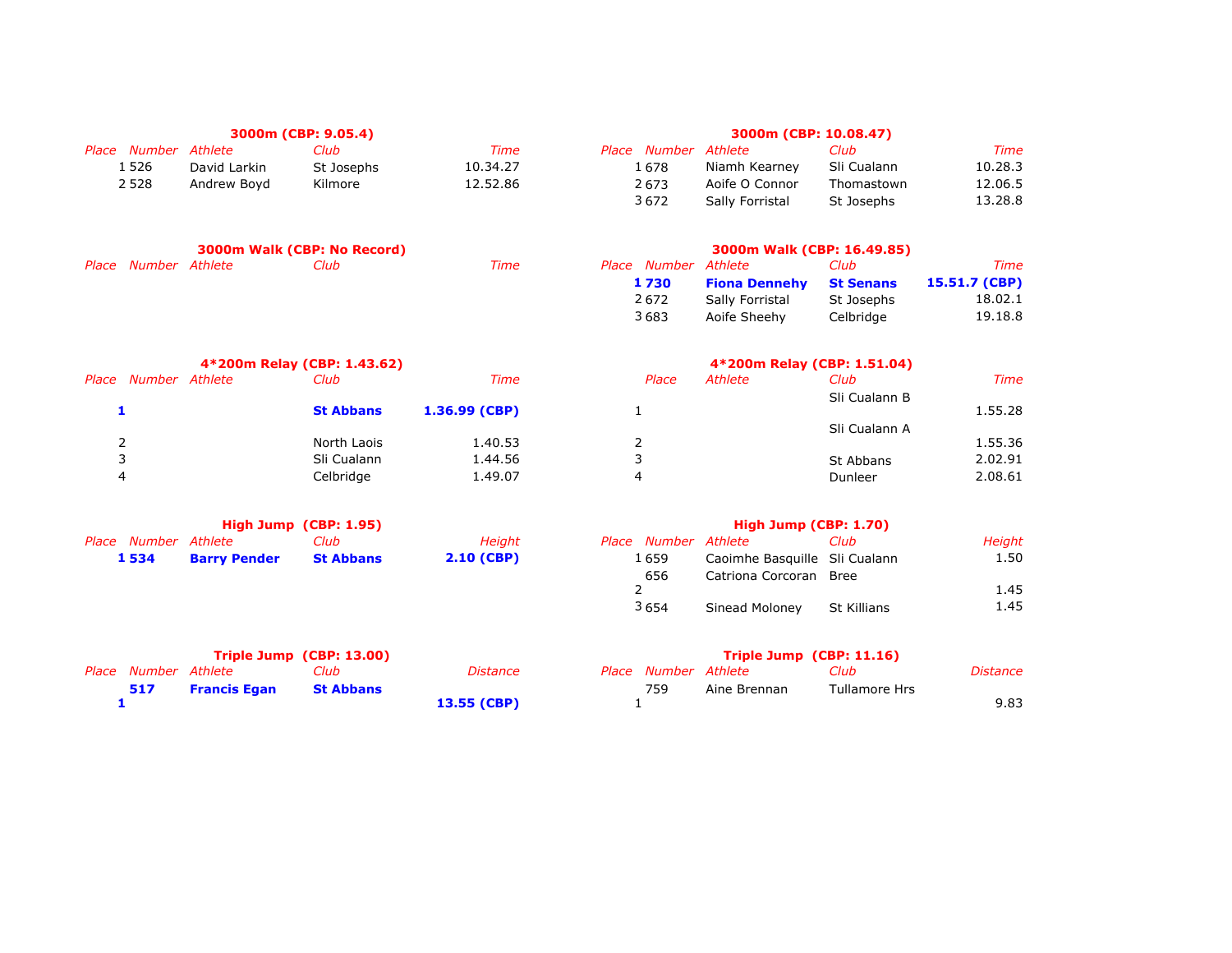|                 | Long Jump (CBP: 6.80) |             |                 |                             | Long Jump (CBP: 5.65) |                             |                      |  |  |
|-----------------|-----------------------|-------------|-----------------|-----------------------------|-----------------------|-----------------------------|----------------------|--|--|
| Number<br>Place | Athlete               | Club        | <i>Distance</i> | Number Athlete<br>Place     |                       | Club                        | <b>Distance</b>      |  |  |
| 1517            | Francis Egan          | St Abbans   | 6.40            | 1723                        | Denise Wickham        | St Pauls                    | 4.89                 |  |  |
| 2 5 3 5         | Paul Byrne            | St Abbans   | 6.04            | 2676                        | Fiona Hill            | Newbridge                   | 4.60                 |  |  |
| 1891            | Paul Byrne            | <b>SLOT</b> |                 |                             | Emer Brennan          | <b>Tullamore Hrs</b>        |                      |  |  |
|                 |                       |             | 5.92            | 3757                        |                       |                             | 4.53                 |  |  |
| 4 5 2 3         | Ferdia Kenny          | Sli Cualann | 5.86            | 4667                        | Aoife Sewell          | Dunleer                     | 4.23                 |  |  |
| 5739            | Brian White           | DMP         | 5.71            | 5657                        | Rachel Bolger         | Sli Cualann                 | 3.94                 |  |  |
|                 |                       |             |                 | $\sim$ $\sim$ $\sim$ $\sim$ | $\sim$ $\sim$ $\sim$  | $\sim$ $\sim$ $\sim$ $\sim$ | $\sim$ $\sim$ $\sim$ |  |  |

|                      |                 | <b>Shot Putt (CBP: 12.88)</b> |          | <b>Shot Putt (CBP: 12.95)</b> |                  |          |  |  |
|----------------------|-----------------|-------------------------------|----------|-------------------------------|------------------|----------|--|--|
| Place Number Athlete |                 | Club                          | Distance | Place Number Athlete          | Club             | Distance |  |  |
| 499ء                 | Darragh Hanlon  | Tullamore Hrs                 | 12.52    | 518 Frances Rogers            | <b>St Peters</b> | 10.28    |  |  |
| 2 798                | Joseph Mulligan | Tullamore Hrs                 | 10.32    | 629 Emma Dalv                 | St Abbans        | 9.62     |  |  |
| 3 525                | Oliver Byrne    | Gowran                        | 9.72     | 653 Shauna Dalv               | St Abbans        | 9.54     |  |  |

# **35 lb for Weight (CBP: No Record)**

| Place Number Athlete |                                     | Club          | Distance     |
|----------------------|-------------------------------------|---------------|--------------|
| 1 4 9 9              | <b>Darragh Hanlon</b> Tullamore Hrs |               | $6.82$ (CBP) |
| 2 7 9 8              | Joseph Mulligan                     | Tullamore Hrs | 6.57         |

|        | Long Jump (CBP: 6.80) |             |                 | Long Jump (CBP: 5.65) |                |                      |                 |  |
|--------|-----------------------|-------------|-----------------|-----------------------|----------------|----------------------|-----------------|--|
| Number | Athlete               | Club        | <i>Distance</i> | Place Number          | Athlete        | Club                 | <b>Distance</b> |  |
| 1517   | Francis Egan          | St Abbans   | 6.40            | 1723                  | Denise Wickham | St Pauls             | 4.89            |  |
| 2 535  | Paul Byrne            | St Abbans   | 6.04            | 2676                  | Fiona Hill     | Newbridge            | 4.60            |  |
| 1891   | Paul Byrne            | <b>SLOT</b> |                 |                       | Emer Brennan   | <b>Tullamore Hrs</b> |                 |  |
| 3      |                       |             | 5.92            | 3757                  |                |                      | 4.53            |  |
| 4 523  | Ferdia Kenny          | Sli Cualann | 5.86            | 4667                  | Aoife Sewell   | Dunleer              | 4.23            |  |
| 5739   | Brian White           | <b>DMP</b>  | 5.71            | 5657                  | Rachel Bolger  | Sli Cualann          | 3.94            |  |
|        |                       |             |                 | 6664                  | Ciara Stuart   | Sli Cualann          | 3.62            |  |
|        |                       |             |                 |                       |                |                      |                 |  |

| Number Athlete |                 | Club                 | <i>Distance</i> |   | Place Number Athlete | Club             | <i>Distance</i> |
|----------------|-----------------|----------------------|-----------------|---|----------------------|------------------|-----------------|
| 1499           | Darragh Hanlon  | <b>Tullamore Hrs</b> | 12.52           |   | 518 Frances Rogers   | <b>St Peters</b> | 10.28           |
| 2798           | Joseph Mulligan | <b>Tullamore Hrs</b> | 10.32           |   | 629 Emma Daly        | St Abbans        | 9.62            |
| 3525           | Oliver Byrne    | Gowran               | 9.72            |   | 653 Shauna Daly      | St Abbans        | 9.54            |
|                |                 |                      |                 | 4 | 654 Sinead Molonev   | St Killians      | 7.73            |
|                |                 |                      |                 |   | 775 Sarah Dalikeni   | Dunleer          | 6.49            |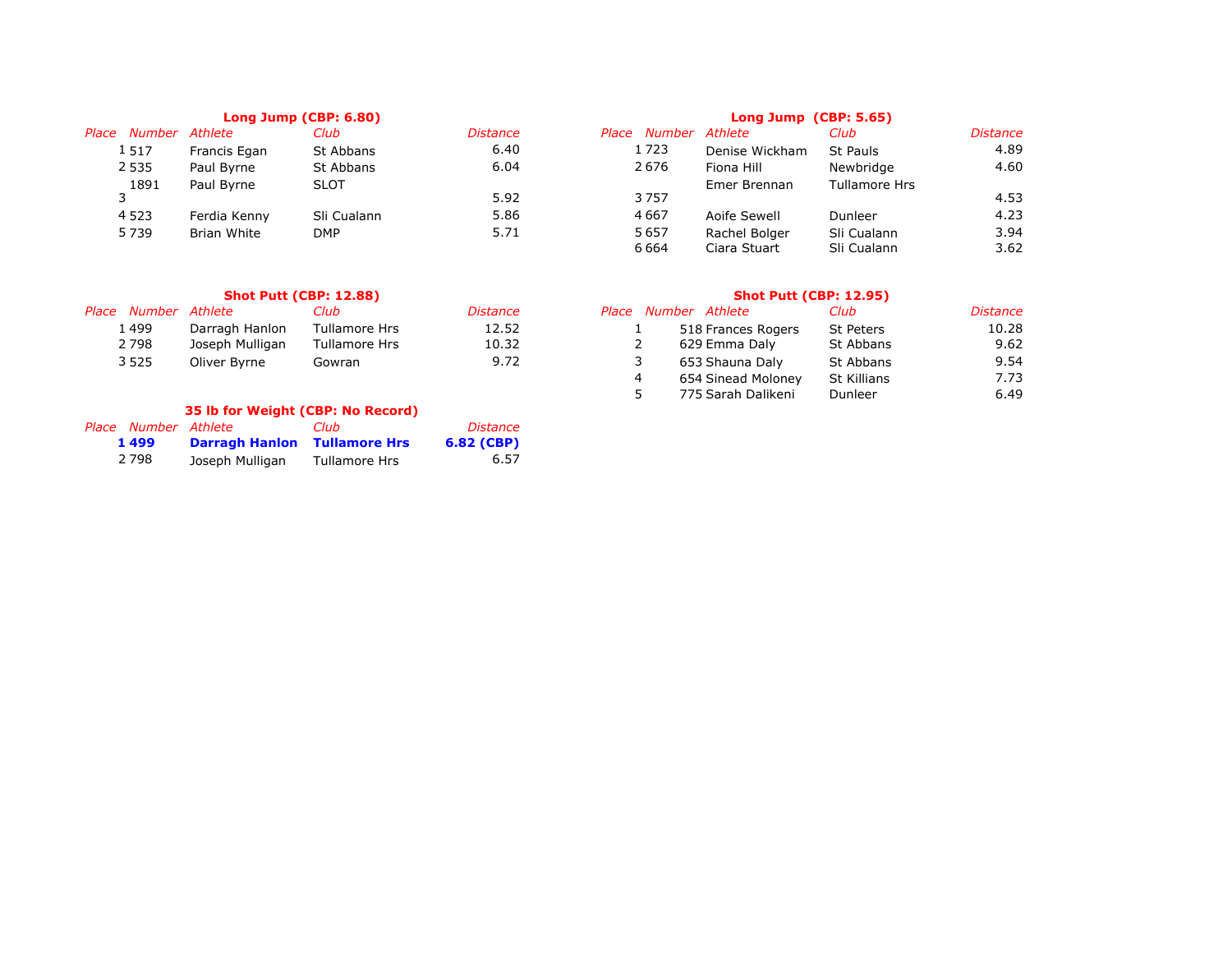# **60m Heat 1 (CBP: 7.08)**

| Place | <b>Number</b> | <b>Athlete</b>    | Club                 | Time |      |
|-------|---------------|-------------------|----------------------|------|------|
|       | 1 7 3 1       | Gordan Kennedy    | <b>Tullamore Hrs</b> |      | 7.38 |
|       | 2 5 4 1       | Joey Monaghan     | Navan                |      | 7.53 |
|       | 3722          | <b>Finn Power</b> | Donore Hrs           |      | 7.54 |
|       | 4721          | Olawale Egbeyemi  | <b>SLOT</b>          |      | 7.75 |
|       | 5755          | Barry Keane       | Dunleer              |      | 7.84 |
|       | 6754          | Austin Lee        | St Josephs           |      | 8.69 |
|       |               |                   |                      |      |      |

### **60m Heat 2 (CBP: 7.08)**

| Place | <b>Number</b> | <b>Athlete</b>     | Club                | Time |
|-------|---------------|--------------------|---------------------|------|
|       | 1752          | Zoltan Gyomber (G) | Dooneen             | 7.44 |
|       | 2751          | Colm Lynch (G)     | Iveragh             | 7.48 |
|       | <b>3719</b>   | Nathan O Brien     | KCH                 | 7.52 |
|       | 4732          | Ray Lennon (G)     | Dooneen             | 7.57 |
|       | 5 5 4 2       | Colm Keogh         | Ratoath             | 7.71 |
|       | 6733          | Ray Delaney        | <b>Tullmore Hrs</b> | 7.89 |

|       |               | 60m Final (CBP: 7.08) |               |      |      | 60m (CBP: 7.94) |               |                    |             |             |
|-------|---------------|-----------------------|---------------|------|------|-----------------|---------------|--------------------|-------------|-------------|
| Place | <b>Number</b> | Athlete               | Club          | Time |      | Place           | <b>Number</b> | Athlete            | Club        | <b>Time</b> |
|       | 1731          | Gordan Kennedy        | Tullamore Hrs |      | 7.32 |                 | 1689          | Antonette Stafford | DMP         | 8.16        |
|       | 752           | Zoltan Gyomber (G)    | Dooneen       |      | 7.40 |                 | 2800          | Jackie Mulhall     | <b>MSB</b>  | 8.34        |
|       | 2 5 4 1       | Joey Monaghan         | Navan         |      | 7.41 |                 | 753           | Maria Sheahan (G)  | Dooneen     | 8.41        |
|       | 751           | Colm Lynch (G)        | Iveragh       |      | 7.42 |                 | 3748          | Geraldine Finnegan | Dunleer     | 8.52        |
|       | 3722          | Finn Power            | Donore Hrs    |      | 7.47 |                 | 4687          | Sinead O Kane      | Dunboyne    | 9.05        |
|       | 4719          | Nathan O Brien        | KCH           |      | 7.50 |                 | 5740          | Cheryl Stanley     | Menapians   | 9.29        |
|       | 5732          | Ray Lennon (G)        | Dooneen       |      | 7.62 |                 | 6688          | Lisa Gaynor        | Sli Cualann | 10.45       |

| Number | <b>Athlete</b>     | Club                 | Time | Place<br><b>Number</b> | Athlete            | Club        | <b>Time</b> |
|--------|--------------------|----------------------|------|------------------------|--------------------|-------------|-------------|
| 731    | Gordan Kennedy     | <b>Tullamore Hrs</b> | 7.32 | 1689                   | Antonette Stafford | <b>DMP</b>  | 8.16        |
| 752    | Zoltan Gyomber (G) | <b>Dooneen</b>       | 7.40 | 2 800                  | Jackie Mulhall     | <b>MSB</b>  | 8.34        |
| 541    | Joey Monaghan      | Navan                | 7.41 | 753                    | Maria Sheahan (G)  | Dooneen     | 8.41        |
| 751    | Colm Lynch (G)     | Iveragh              | 7.42 | 3748                   | Geraldine Finnegan | Dunleer     | 8.52        |
| 722    | <b>Finn Power</b>  | Donore Hrs           | 7.47 | 4687                   | Sinead O Kane      | Dunboyne    | 9.05        |
| 719    | Nathan O Brien     | KCH                  | 7.50 | 5740                   | Cheryl Stanley     | Menapians   | 9.29        |
| 732    | Ray Lennon (G)     | <b>Dooneen</b>       | 7.62 | 6688                   | Lisa Gaynor        | Sli Cualann | 10.45       |
|        |                    |                      |      | 686                    | Michelle Smith     | Dunboyne    | <b>DQ</b>   |

### **Senior Men Senior Women**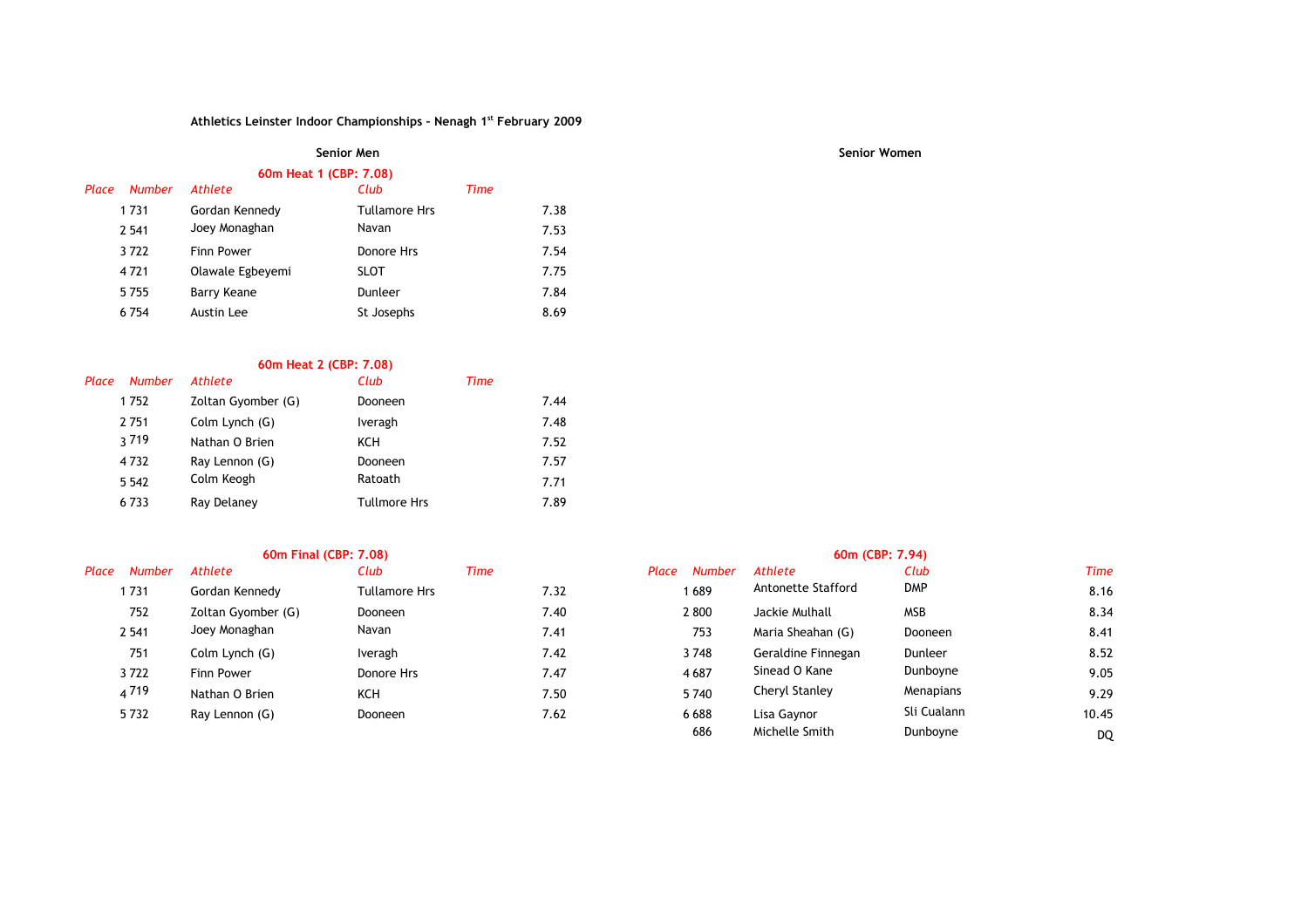|                        | 60m Hurdles (CBP: 9.12) |                          |      |       |       |               | 60m Hurdles (CBP: 9.58)   |               |             |
|------------------------|-------------------------|--------------------------|------|-------|-------|---------------|---------------------------|---------------|-------------|
| Number<br>Place        | Athlete                 | Club                     | Time |       | Place | <b>Number</b> | Athlete                   | Club          | Time        |
| 1754                   | Austin Lee              | St Josephs               |      | 11.21 |       | 785           | Clare McNamara (G)        | Athenry       | 10.17       |
|                        |                         |                          |      |       |       | 1748          | Geraldine Finnegan        | Dunleer       | 10.83       |
|                        |                         | 200m Race 1 (CBP: 21.92) |      |       |       |               | 200m Race 1 (CBP: 25.78)  |               |             |
| Place<br><b>Number</b> | Athlete                 | Club                     | Time |       | Place | Number        | Athlete                   | Club          | Time        |
| 1731                   | Gordon Kennedy          | <b>Tullamore Hrs</b>     |      | 23.15 |       | 1762          | <b>Marian Andrews (G)</b> | <b>Togher</b> | 25.17 (CBP) |
| 2 5 4 1                | Joey Monaghan           | Navan                    |      | 23.84 |       | 2686          | Michelle Smith            | Dunboyne      | 28.19       |
| 3733                   | Ray Lennon (G)          | Dooneen                  |      | 24.11 |       | 3749          | Geraldine Finnegan        | Dunleer       | 29.80       |
|                        |                         |                          |      |       |       | 4 7 4 0       | Cheryl Stanley            | Menapians     | 30.28       |

| 200m Race 2 (CBP: 21.92) |             |               |      |       |  | 200m Race 2 (CBP: 25.78) |                    |                  |       |  |
|--------------------------|-------------|---------------|------|-------|--|--------------------------|--------------------|------------------|-------|--|
| Place Number             | Athlete     | Club          | Time |       |  | Place Number Athlete     |                    | Club             | Time  |  |
| 733                      | Ray Delaney | Tullamore Hrs |      | 25.10 |  | 689 ،                    | Antonette Stafford | <b>DMP</b>       | 26.04 |  |
| 2 5 4 2                  | Colm Keogh  | Ratoath       |      | 25.43 |  | າ 764                    | Katie Byrd (G)     | Leevale          | 27.86 |  |
|                          |             |               |      |       |  | $-0.07$                  | $Cinaad$ $Nana$    | <b>Dual-ouse</b> | -- -  |  |

|       |               |                | 200m Overall (CBP: 21.92) |       | 200m Overall (CBP: 25.78) |                           |               |             |  |
|-------|---------------|----------------|---------------------------|-------|---------------------------|---------------------------|---------------|-------------|--|
| Place | <b>Number</b> | Athlete        | Club                      | Time  | Place<br>Number           | Athlete                   | Club          | Time        |  |
|       | . 731         | Gordon Kennedy | <b>Tullamore Hrs</b>      | 23.15 | 762                       | <b>Marian Andrews (G)</b> | <b>Togher</b> | 25.17 (CBP) |  |
|       | 2 5 4 1       | Joey Monaghan  | Navan                     | 23.84 | 1 689                     | Antonette Stafford        | <b>DMP</b>    | 26.04       |  |
|       | 733           | Ray Lennon (G) | <b>Dooneen</b>            | 24.11 | 764                       | Katie Byrd (G)            | Leevale       | 27.86       |  |
|       | 3733          | Ray Delaney    | <b>Tullamore Hrs</b>      | 25.10 | <b>2686</b>               | Michelle Smith            | Dunboyne      | 28.19       |  |
|       | 4 5 4 2       | Colm Keogh     | Ratoath                   | 25.43 | 3749                      | Geraldine Finnegan        | Dunleer       | 29.80       |  |

| 1ce Number Athlete |                    | Club    | Time  |
|--------------------|--------------------|---------|-------|
| 785                | Clare McNamara (G) | Athenry | 10.17 |
| 1748               | Geraldine Finnegan | Dunleer | 10.83 |

| e Number    | Athlete                   | Club          | Time        |
|-------------|---------------------------|---------------|-------------|
| 1762        | <b>Marian Andrews (G)</b> | <b>Togher</b> | 25.17 (CBP) |
| <b>2686</b> | Michelle Smith            | Dunboyne      | 28.19       |
| 3749        | Geraldine Finnegan        | Dunleer       | 29.80       |
| 4740        | Cheryl Stanley            | Menapians     | 30.28       |

| e Number: | Athlete            | Club       | Time  |
|-----------|--------------------|------------|-------|
| 1689      | Antonette Stafford | <b>DMP</b> | 26.04 |
| າ 764     | Katie Byrd (G)     | Leevale    | 27.86 |
| ว 687     | Sinead O Kane      | Dunboyne   | 32.45 |

| Number | Athlete        | Club                 | Time  | <b>Number</b><br>Place | Athlete                   | Club          | Time        |
|--------|----------------|----------------------|-------|------------------------|---------------------------|---------------|-------------|
| 731    | Gordon Kennedy | <b>Tullamore Hrs</b> | 23.15 | 762                    | <b>Marian Andrews (G)</b> | <b>Togher</b> | 25.17 (CBP) |
| 541    | Joey Monaghan  | Navan                | 23.84 | 689                    | Antonette Stafford        | <b>DMP</b>    | 26.04       |
| 733    | Ray Lennon (G) | Dooneen              | 24.11 | 764                    | Katie Byrd (G)            | Leevale       | 27.86       |
| 733    | Ray Delaney    | <b>Tullamore Hrs</b> | 25.10 | 2686                   | Michelle Smith            | Dunboyne      | 28.19       |
| 542    | Colm Keogh     | Ratoath              | 25.43 | 3749                   | Geraldine Finnegan        | Dunleer       | 29.80       |
|        |                |                      |       | 4740                   | Cheryl Stanley            | Menapians     | 30.28       |
|        |                |                      |       | 5687                   | Sinead O Kane             | Dunboyne      | 32.45       |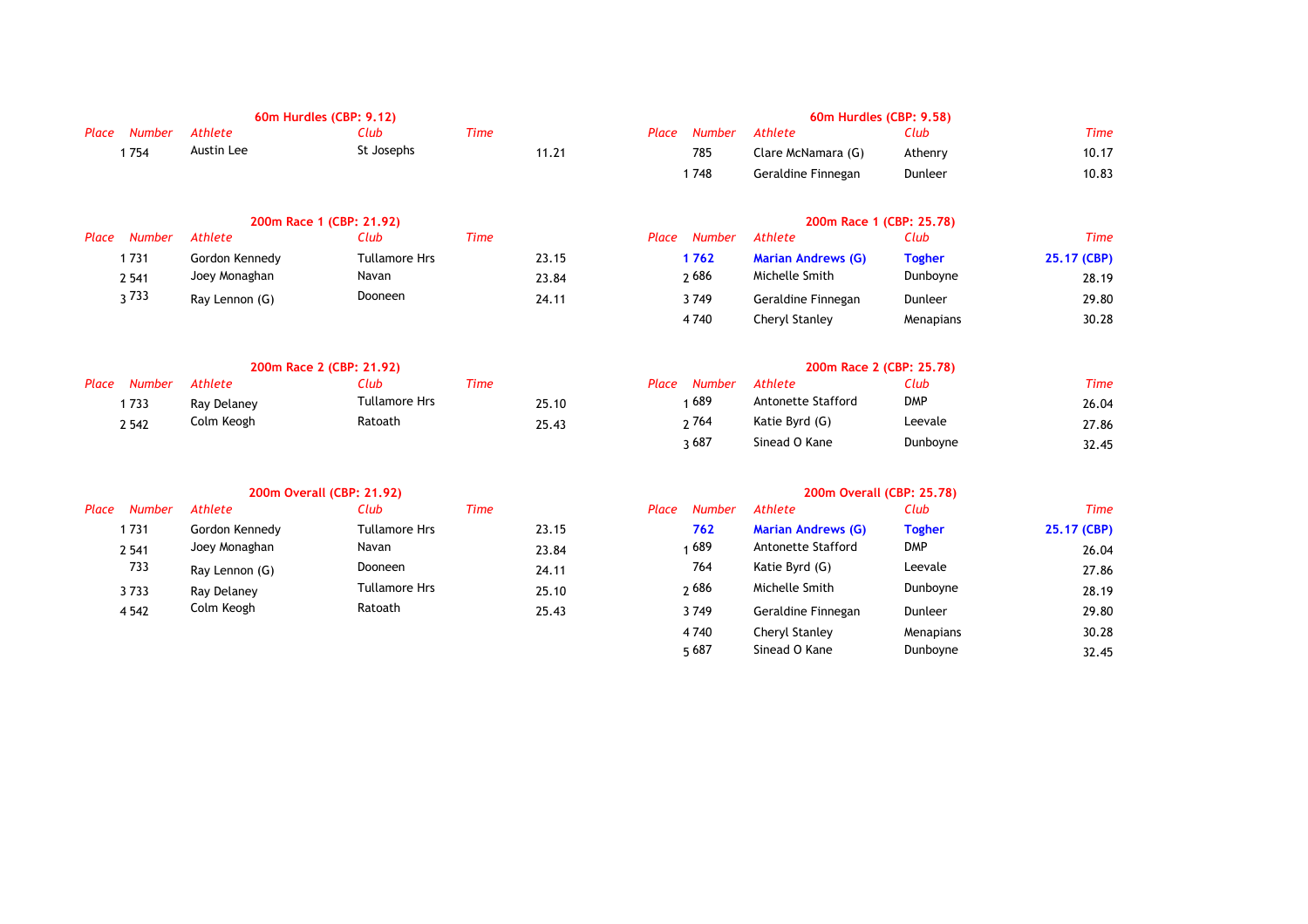| Place | <b>Number</b> | Athlete            | Club      | Time  | Place<br><b>Number</b> | Athlete            | Club        | <b>Time</b> |
|-------|---------------|--------------------|-----------|-------|------------------------|--------------------|-------------|-------------|
|       | 752           | Zoltan Gyomber (G) | Dooneen   | 51.07 | 1 690                  | Fiona Purcell      | <b>SLOT</b> | 64.69       |
|       | 2 751         | Colm Lynch (G)     | Iveragh   | 51.77 | ว 799                  | Fiona Kehoe        | Kilmore     | 60.69       |
|       | 1893          | Ciaran McCabe (G)  | An Riocht | 52.60 | ว 748                  | Geraldine Finnegan | Dunleer     | 61.20       |
|       |               |                    |           |       |                        |                    |             |             |

|       | 400m Race 2 (CBP: 50.44) |                  |           |      |       | 400m Race 2 (CBP: 57.32) |               |                           |               |             |
|-------|--------------------------|------------------|-----------|------|-------|--------------------------|---------------|---------------------------|---------------|-------------|
| Place | Number                   | Athlete          | Club      | Time |       | Place                    | <b>Number</b> | Athlete                   | Club          | Time        |
|       | 737                      | Ray Lennon (G)   | Dooneen   |      | 54.59 |                          | 1 762         | <b>Marian Andrews (G)</b> | <b>Togher</b> | 55.78 (CBP) |
|       | 2 5 4 7                  | Brendan Culleton | Menapians |      | 56.84 |                          | 2724          | Gemma Hynes (G)           | <b>GCH</b>    | 57.84       |
|       | 3 755                    | Barry Keane      | Dunleer   |      | 64.36 |                          | 3753          | Maria Sheehan (G)         | Dooneen       | 61.20       |

|               |                         |                |                           |       | 400m Overall (CBP: 57.32) |                           |                    |             |  |
|---------------|-------------------------|----------------|---------------------------|-------|---------------------------|---------------------------|--------------------|-------------|--|
| <b>Number</b> | Athlete                 | Club           | <b>Time</b>               | Place | <b>Number</b>             | Athlete                   | Club               | Time        |  |
| 752           | Zoltan Gyomber (G)      | Dooneen        | 51.07                     |       | 762                       | <b>Marian Andrews (G)</b> | <b>Togher</b>      | 55.78 (CBP) |  |
| 751           | Colm Lynch (G)          | Iveragh        | 51.77                     |       | 724                       | Gemma Hynes (G)           | <b>GCH</b>         | 57.84       |  |
| 1893          | Ciaran McCabe (G)       | An Riocht      | 52.60                     |       |                           | Roisin Anglim             | <b>Fingallians</b> | 60.69       |  |
| 737           | Ray Lennon (G)          | <b>Dooneen</b> | 54.59                     |       |                           | Fiona Kehoe               | Kilmore            | 61.20       |  |
| 547           | <b>Brendan Culleton</b> | Menapians      | 56.84                     |       | 753                       | Maria Sheehan (G)         | Dooneen            | 61.20       |  |
|               | Barry Keane             | Dunleer        | 64.36                     |       | 764                       | Katie Byrd (G)            | Leevale            | 63.26       |  |
|               | 2755                    |                | 400m Overall (CBP: 50.44) |       |                           | 1780<br><sub>2</sub> 799  |                    |             |  |

### **800m (CBP: 1.56:3) 800m (CBP: 2.26.7)** *Place Number Athlete Club Time Place Number Athlete Club Time* 3 552 2.10.55 3 748 Geraldine Finnegan 2.43.06 4 553 Tony Collins Sli Cualann 2.12.39 5 796 2.13.11 David Summerville Tallaght 768 2.14.96 Kieran O'Cuinneagan (G) TogherCiaran Reilly Liffey Valley **Fiona Kehoe Kilmore** Morgan McDonagh Dunboyne 2.07.15 Damian Walsh Menapians 1.10.55

| 400m Race 1 (CBP: 50.44) |           |       |                 |                    | 400m Race 1 (CBP: 57.32) |       |
|--------------------------|-----------|-------|-----------------|--------------------|--------------------------|-------|
|                          | Club      | Time  | Number<br>Place | Athlete            | Club                     | Time  |
| omber (G)                | Dooneen   | 51.07 | 1690            | Fiona Purcell      | <b>SLOT</b>              | 64.69 |
| :h (G)                   | Iveragh   | 51.77 | <sup>2799</sup> | Fiona Kehoe        | Kilmore                  | 60.69 |
| Cabe (G)                 | An Riocht | 52.60 | ว 748           | Geraldine Finnegan | Dunleer                  | 61.20 |
|                          |           |       | 4780            | Roisin Anglim      | <b>Fingallians</b>       | 67.15 |

| Club      | Time |       | Place | <b>Number</b> | Athlete                   | Club          | Time        |
|-----------|------|-------|-------|---------------|---------------------------|---------------|-------------|
| Dooneen   |      | 54.59 |       | 1762          | <b>Marian Andrews (G)</b> | <b>Togher</b> | 55.78 (CBP) |
| Menapians |      | 56.84 |       | 2 7 2 4       | Gemma Hynes (G)           | GCH           | 57.84       |
| Dunleer   |      | 64.36 |       | 3753          | Maria Sheehan (G)         | Dooneen       | 61.20       |
|           |      |       |       | 4764          | Katie Byrd (G)            | Leevale       | 63.26       |

| Number | Athlete                 | Club           | Time  | <b>Number</b><br>Place | Athlete                   | Club               | Time        |
|--------|-------------------------|----------------|-------|------------------------|---------------------------|--------------------|-------------|
| 752    | Zoltan Gyomber (G)      | <b>Dooneen</b> | 51.07 | 762                    | <b>Marian Andrews (G)</b> | <b>Togher</b>      | 55.78 (CBP) |
| 751    | Colm Lynch (G)          | Iveragh        | 51.77 | 724                    | Gemma Hynes (G)           | <b>GCH</b>         | 57.84       |
| 1893   | Ciaran McCabe (G)       | An Riocht      | 52.60 | 1780                   | Roisin Anglim             | <b>Fingallians</b> | 60.69       |
| 737    | Ray Lennon (G)          | <b>Dooneen</b> | 54.59 | <sup>2</sup> 799       | Fiona Kehoe               | Kilmore            | 61.20       |
| 547    | <b>Brendan Culleton</b> | Menapians      | 56.84 | 753                    | Maria Sheehan (G)         | Dooneen            | 61.20       |
| 755    | Barry Keane             | Dunleer        | 64.36 | 764                    | Katie Byrd (G)            | Leevale            | 63.26       |
|        |                         |                |       | २ 748                  | Geraldine Finnegan        | Dunleer            | 64.69       |
|        |                         |                |       | 4 6 9 0                | Fiona Purcell             | <b>SLOT</b>        | 67.15       |

| <b>Number</b> | Athlete         | Club          | Time    | Place | <b>Number</b> | Athlete            | Club           | Time          |
|---------------|-----------------|---------------|---------|-------|---------------|--------------------|----------------|---------------|
| 1677          | Iiaran Reilly   | Liffey Valley | 2.04.91 |       | 799           | Fiona Kehoe        | <b>Kilmore</b> | 2.18.32 (CBP) |
| 2797          | Morgan McDonagh | Dunbovne      | 2.07.15 |       | າ 789         | Laura Scriven      | <b>SLOT</b>    | 2.18.53       |
| 3 5 5 2       | Damian Walsh    | Menapians     | 2.10.55 |       | 748           | Geraldine Finnegan | Dunleer        | 2.43.06       |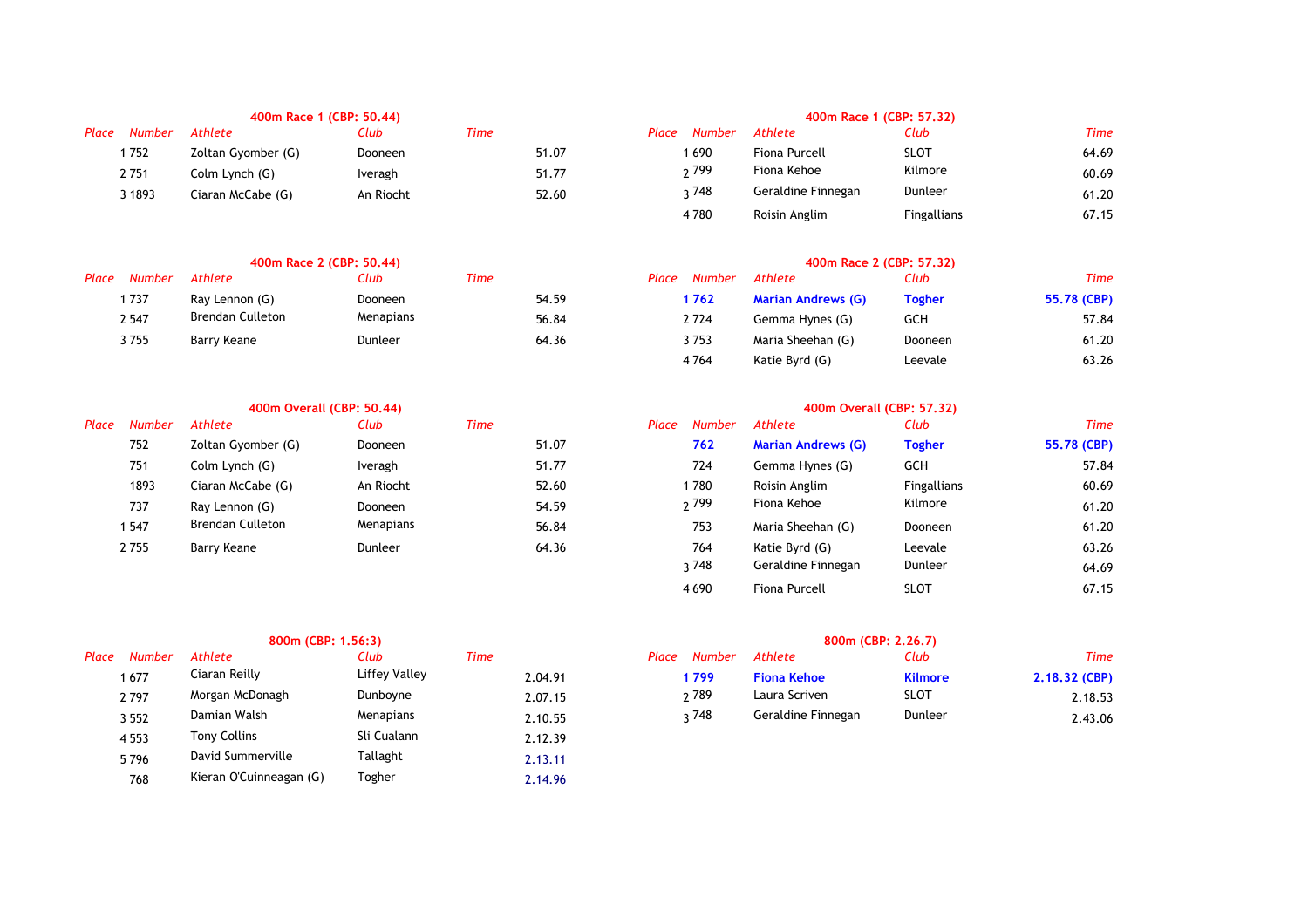|       |               | 1500m (CBP: 4.14.50)        |                      | 1500m (CBP: 4.52.24) |                 |                     |            |             |  |
|-------|---------------|-----------------------------|----------------------|----------------------|-----------------|---------------------|------------|-------------|--|
| Place | <b>Number</b> | Athlete                     | Club                 | <b>Time</b>          | Place<br>Number | Athlete             | Club       | <b>Time</b> |  |
|       | 551           | <b>Patrick McCartan (G)</b> | <b>West Limerick</b> | $3.54.23$ (CBP)      |                 | 728 Suzanne Donovan | Aghaviller | 5.27.38     |  |
|       | 763           | Mark Hanrahan (G)           | Leevale              | 3.54.40              |                 |                     |            |             |  |
|       | 557           | Martin Conroy (G)           | Sligo                | 3.56.90              |                 |                     |            |             |  |
|       | 556           | Emmett Dunleavy (G)         | Sligo                | 4.01.66              |                 |                     |            |             |  |
|       | 558           | Dermot McDermott (G)        | Sligo                | 4.04.97              |                 |                     |            |             |  |
|       | 1 549         | <b>Tomas Fitzpatrick</b>    | <b>Tallaght</b>      | $4.06.48$ (CBP)      |                 |                     |            |             |  |
|       | 2 5 5 3       | <b>Tony Collins</b>         | Sli Cualann          | 4.37.79              |                 |                     |            |             |  |
|       | 3760          | Andy Fiath                  | Sli Cualann          | 5.15.56              |                 |                     |            |             |  |
|       |               |                             |                      |                      |                 |                     |            |             |  |

| 1500m (CBP: 4.52.24) |                     |            |         |  |  |  |  |  |  |
|----------------------|---------------------|------------|---------|--|--|--|--|--|--|
| lace Number Athlete  |                     | Club       | Time    |  |  |  |  |  |  |
|                      | 728 Suzanne Donovan | Aghaviller | 5.27.38 |  |  |  |  |  |  |

| 3000m (CBP: 8.40.05) |         |      |      | 3000m (CBP: No Record) |                      |             |               |  |
|----------------------|---------|------|------|------------------------|----------------------|-------------|---------------|--|
| Place Number         | Athlete | Club | Time | Place Number           | Athlete              | Club        | Time          |  |
|                      |         |      |      | 1790                   | <b>Ellis Connery</b> | <b>SLOT</b> | 10.22.2 (CBP) |  |
|                      |         |      |      | ე 698                  | Pam Donoghue         | <b>SLOT</b> | 12.21.5       |  |

| 3000m Walk (CBP: 13.17.92/14.50.77) |  |      |      | 3000m Walk (CBP: 14.43.08) |                      |                       |                      |               |
|-------------------------------------|--|------|------|----------------------------|----------------------|-----------------------|----------------------|---------------|
| Place Number Athlete                |  | Club | Time |                            | Place Number Athlete |                       | Club                 | Time          |
|                                     |  |      |      |                            | 1744                 | <b>Georgina Tuohy</b> | <b>Tullamore Hrs</b> | 13,48.7 (CBP) |

|   |                      | 4*200m Relay (CBP: 1.34.74) |         |  |
|---|----------------------|-----------------------------|---------|--|
|   | Place Number Athlete | Club                        | Time    |  |
|   |                      | <b>Tullamore Hrs</b>        | 1.38.95 |  |
| 2 |                      | Dunleer                     | 1.59.46 |  |
| ર |                      | <b>SLOT</b>                 | 1.59.47 |  |
|   |                      |                             |         |  |

| High Jump $(CBP: 2.11)$ |                     |                      |        | High Jump (CBP: 1.77) |       |        |                    |             |        |
|-------------------------|---------------------|----------------------|--------|-----------------------|-------|--------|--------------------|-------------|--------|
| Place Number            | Athlete             | Club                 | Height |                       | Place | Number | Athlete            | Club        | Height |
| 534                     | <b>Barry Pender</b> | St Abbans            |        | 2.10                  |       | 787    | Leona Byrne        | <b>SLOT</b> | 1.69   |
| 2 747                   | Jan Vesil           | <b>Tullamore Hrs</b> |        | 75ء،                  |       | 785    | Clare McNamara (G) | Athenry     | 1.63   |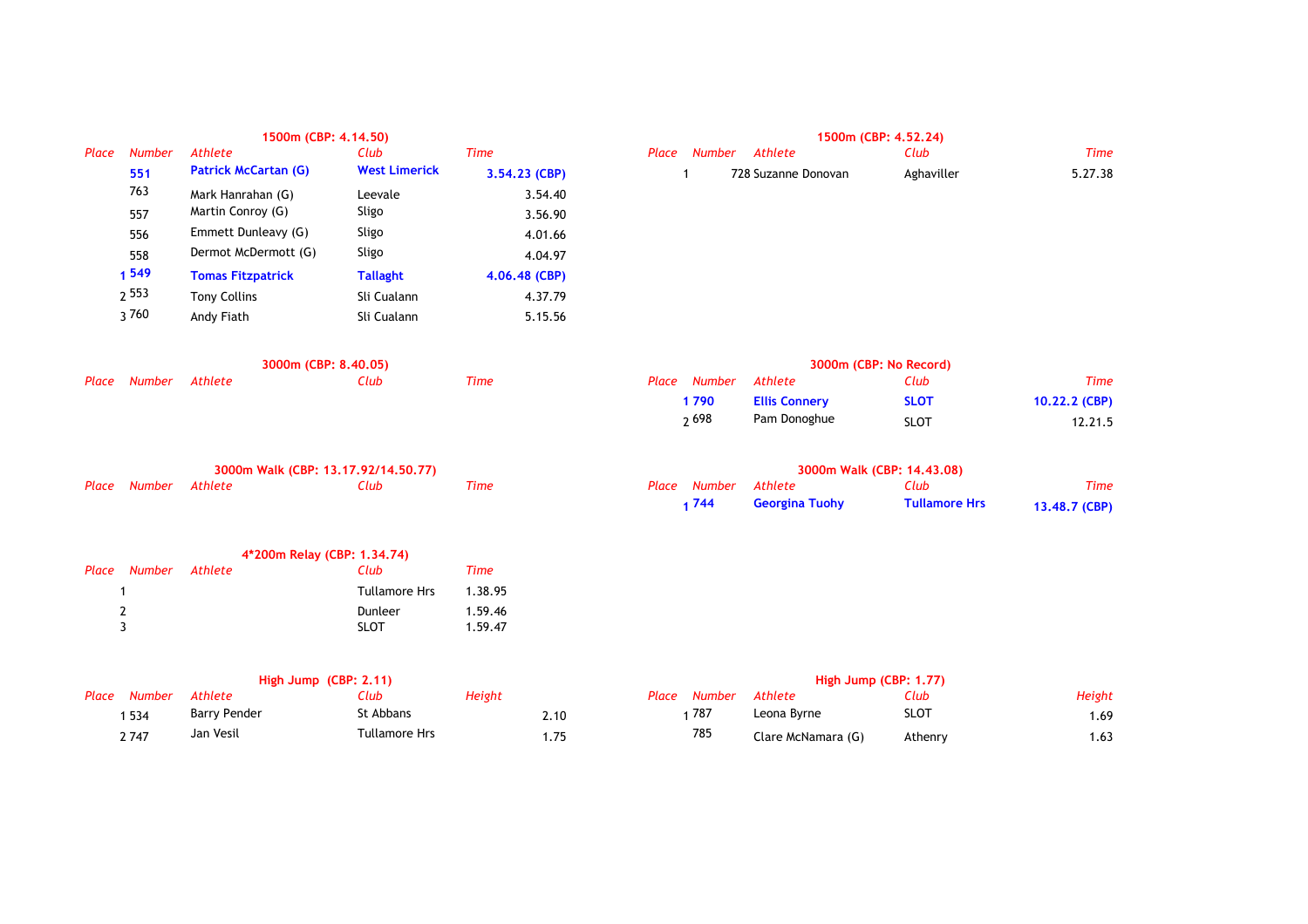|       | Triple Jump (CBP: 14.04) |                  |             |                 |       | Triple Jump (CBP: 11.15) |                    |         |                 |  |
|-------|--------------------------|------------------|-------------|-----------------|-------|--------------------------|--------------------|---------|-----------------|--|
| Place | <b>Number</b>            | Athlete          | Club        | <b>Distance</b> | Place | Number                   | Athlete            | Club    | <b>Distance</b> |  |
|       | 540ء                     | Eoin Kelly       | St Abbans   | 13.99           |       |                          | Geraldine Finnegan | Dunleer | 10.02           |  |
|       | 2721                     | Olawale Egbeyemi | <b>SLOT</b> | 11.04           |       |                          |                    |         |                 |  |
|       | 3754                     | Austin Lee       | St Jospehs  | 10.35           |       |                          |                    |         |                 |  |
|       | 4755                     | Barry Keane      | Dunleer     | 10.09           |       |                          |                    |         |                 |  |

|       | Long Jump $(CBP: 6.80)$ |                         |                      |              | Long Jump $(CBP: 6.00)$ |        |                     |             |                 |
|-------|-------------------------|-------------------------|----------------------|--------------|-------------------------|--------|---------------------|-------------|-----------------|
| Place | Number                  | Athlete                 | Club                 | Distance     | Place                   | Number | Athlete             | Club        | <b>Distance</b> |
|       | 1662                    | <b>Brendan Marshall</b> | <b>Mullingar Hrs</b> | $6.85$ (CBP) |                         | 689    | Antoinette Stafford | <b>DMP</b>  | 5.83            |
|       | 2721                    | Olawale Egbeyemi        | <b>SLOT</b>          | 5.46         |                         | 2761   | Jennifer Reddy      | <b>SLOT</b> | 5.23            |
|       | 3755                    | Barry Keane             | Dunleer              | 5.28         |                         | 3748   | Geraldine Finnegan  | Dunleer     | 4.62            |
|       | 4754                    | Austin Lee              | St Josephs           | 4.63         |                         | 4687   | Sinead O Kane       | Dunboyne    | 4.45            |

|       | <b>Shot Putt (CBP: 15.51)</b> |              |               |          | <b>Shot Putt (CBP: 12.95)</b> |                        |         |                 |  |
|-------|-------------------------------|--------------|---------------|----------|-------------------------------|------------------------|---------|-----------------|--|
| Place | <b>Number</b>                 | Athlete      | Club          | Distance | <b>Number</b><br>Place        | Athlete                | Club    | <b>Distance</b> |  |
|       | 550                           | Aidan Kelly  | St Abbans     | 9.57     |                               | 748 Geraldine Finnegan | Dunleer | 10.59           |  |
|       | 2798                          | Joe Mulligan | Tullamore Hrs | 9.05     |                               | Clare McNamara (G)     | Athenry | 9.20            |  |
|       | 3 770                         | Brian Morgan | Dunleer       | 8.34     |                               |                        |         |                 |  |

## **56 lb for Weight (CBP: 8.34)**

| Place | Number  | Athlete         | Club          | Distance |      |
|-------|---------|-----------------|---------------|----------|------|
|       | 1 770   | Brian Morgan    | Dunleer       |          | 4.95 |
|       | 2 7 9 8 | Joseph Mulligan | Tullamore Hrs |          | 4.60 |

# **Triple Jump (CBP: 14.04) Triple Jump (CBP: 11.15)**

| Number | Athlete         | Club                 | <b>Distance</b>         | Place | Number | Athlete            | '.lub   | Distance |
|--------|-----------------|----------------------|-------------------------|-------|--------|--------------------|---------|----------|
| 1 540  | Eoin Kelly      | . Abbans             | 13.99                   |       |        | Geraldine Finnegan | Dunleer | 10.02    |
| - -- - | - -<br>$\sim$ . | $\sim$ $\sim$ $\sim$ | $\cdot$ $\cdot$ $\cdot$ |       |        |                    |         |          |

| Club          | Distance     | <b>Number</b><br>Place | Athlete             | Club        | <b>Distance</b> |
|---------------|--------------|------------------------|---------------------|-------------|-----------------|
| Mullingar Hrs | $6.85$ (CBP) | 1 689                  | Antoinette Stafford | <b>DMP</b>  | 5.83            |
| SLOT          | 5.46         | 2761                   | Jennifer Reddy      | <b>SLOT</b> | 5.23            |
| Dunleer       | 5.28         | 3748                   | Geraldine Finnegan  | Dunleer     | 4.62            |
| St Josephs    | 4.63         | 4687                   | Sinead O Kane       | Dunboyne    | 4.45            |

| Number | Athlete      | Club          | Distance |  | Place Number Athlete              | :lub    | Distance |
|--------|--------------|---------------|----------|--|-----------------------------------|---------|----------|
| 1 550  | Aidan Kelly  | st Abbans     | 7.5'     |  | <sub>748</sub> Geraldine Finnegan | Dunleer | 10.59    |
| 2798   | Joe Mulligan | Tullamore Hrs | 9.05     |  | Clare McNamara (G)                | Athenry | 9.20     |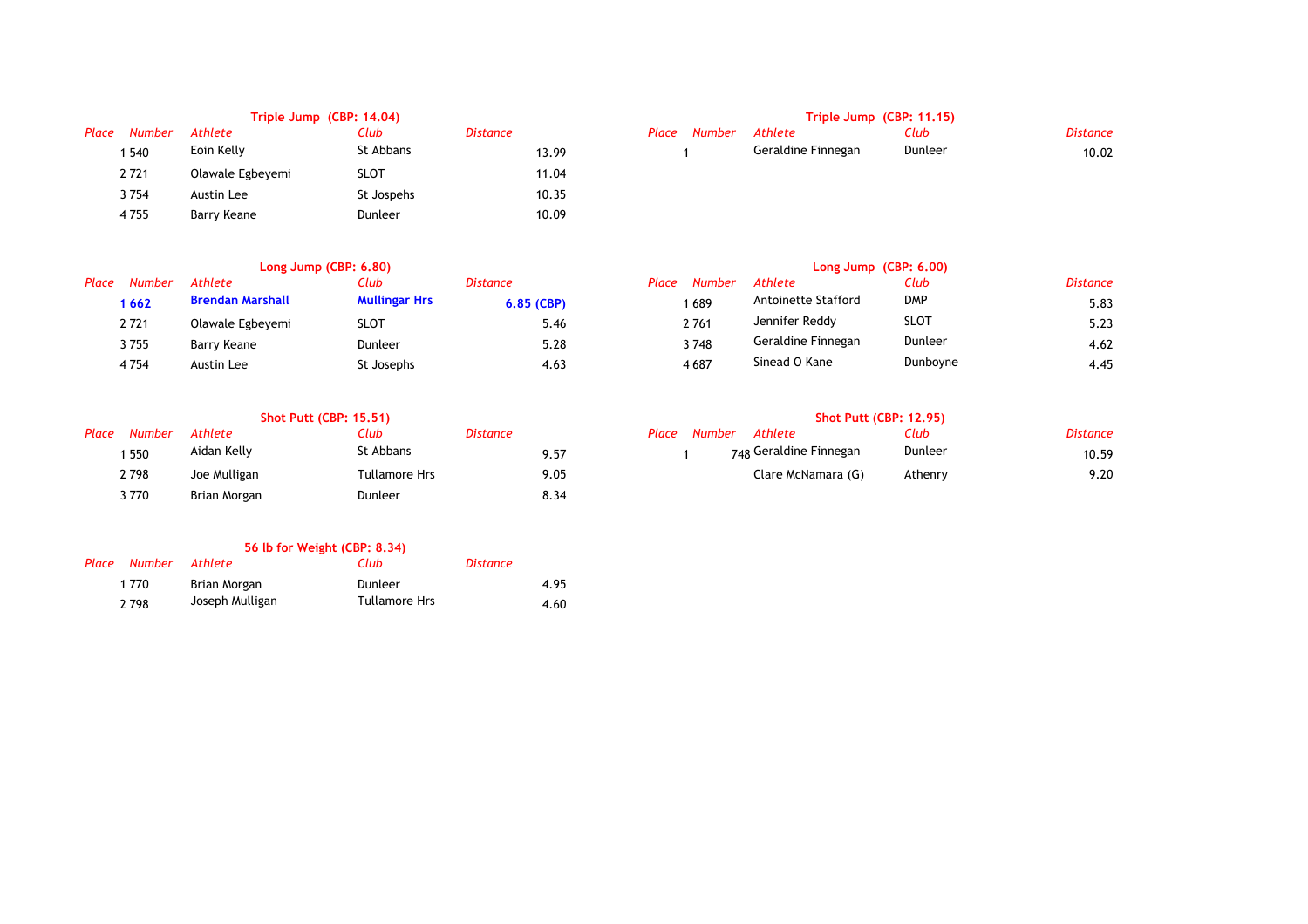|                        | <b>Masters Men</b>        |                      |             |       |        | <b>Masters Women</b> |             |             |       |
|------------------------|---------------------------|----------------------|-------------|-------|--------|----------------------|-------------|-------------|-------|
|                        |                           | 60m M1 (CBP: 8.14)   |             |       |        | 60m W2 (CBP: 8.96)   |             |             |       |
| Place<br><b>Number</b> | Athlete                   | Club                 | <b>Time</b> | Place | Number | Athlete              | Club        | <b>Time</b> |       |
| 565                    | <b>Gerard Hensey (M1)</b> | <b>Tullamore Hrs</b> | 7.54 (CBP)  |       | 1701   | Eithne Walsh (W2)    | Sli Cualann |             | 9.78  |
| 2 5 9 0                | Kevin Byrne (M1)          | <b>DSD</b>           | 8.06        |       |        |                      |             |             |       |
| 559                    | Hugh Nolan (M1) (G)       | Rising Sun           | 8.45        |       |        |                      |             |             |       |
| 3561                   | Kevin Burke (M1)          | Kilmore              | 8.46        |       |        | 60m W3 (CBP: 9.84)   |             |             |       |
| 4 5 7 0                | Michael Byrne (M1)        | Sli Cualann          | 8.94        | Place | Number | Athlete              | Club        | <b>Time</b> |       |
|                        |                           |                      |             |       | 1705   | Deirdre Sheehy (W3)  | Celbridge   |             | 10.16 |
|                        |                           |                      |             |       | 2707   | Finola Moore (W3)    | Celbridge   |             | 10.72 |

## **60m M2 (CBP: 7.76)**

| <b>Number</b><br>Place | <b>Athlete</b>      | Club                 | Time |      |
|------------------------|---------------------|----------------------|------|------|
| 1575                   | Kieron Stout (M2)   | Celbridge            |      | 8.11 |
| <sub>2</sub> 574       | George Wyatt (M2)   | <b>DSD</b>           |      | 8.19 |
| 3746                   | Gerry Kavanagh (M2) | <b>Tullamore Hrs</b> |      | 9.24 |

### **60m M3 (CBP: 7.90)**

| Place | <b>Number</b> | Athlete            | Club          | Time |      |
|-------|---------------|--------------------|---------------|------|------|
|       | 1592          | Jimmy O Neill (M3) | Menapians     |      | 7.92 |
|       | 2 5 7 2       | Pat Power (M3)     | St Josephs    |      | 8.09 |
|       | 3 5 9 5       | Patrick Mahon (M3) | Gowran        |      | 8.10 |
|       | 4578          | Paul Cullen (M3)   | Civil Service |      | 8.30 |

|                      |                   | 60m M4 (CBP: 7.95/8.48) |      |      |
|----------------------|-------------------|-------------------------|------|------|
| Place Number Athlete |                   | Club                    | Time |      |
|                      | 781 Bill Deveraux | St Michaels             |      | 8.88 |

| 60m M5 (CBP: 8.44) |              |                  |                    |      |      |  |  |
|--------------------|--------------|------------------|--------------------|------|------|--|--|
|                    | Place Number | Athlete          | Club               | Time |      |  |  |
|                    | 1 5 9 3      | David Leech (M5) | Blackrock (Dublin) |      | 8.46 |  |  |

### **60m M6 (CBP: 10.16)**

| Place Number | Athlete                   | Club                 | Time       |
|--------------|---------------------------|----------------------|------------|
| 1560         | <b>Patrick Dolan (M6)</b> | <b>Tullamore Hrs</b> | 9.75 (CBP) |
| 2716         | Jimmy Henry (M6)          | Dunboyne             | 11.06      |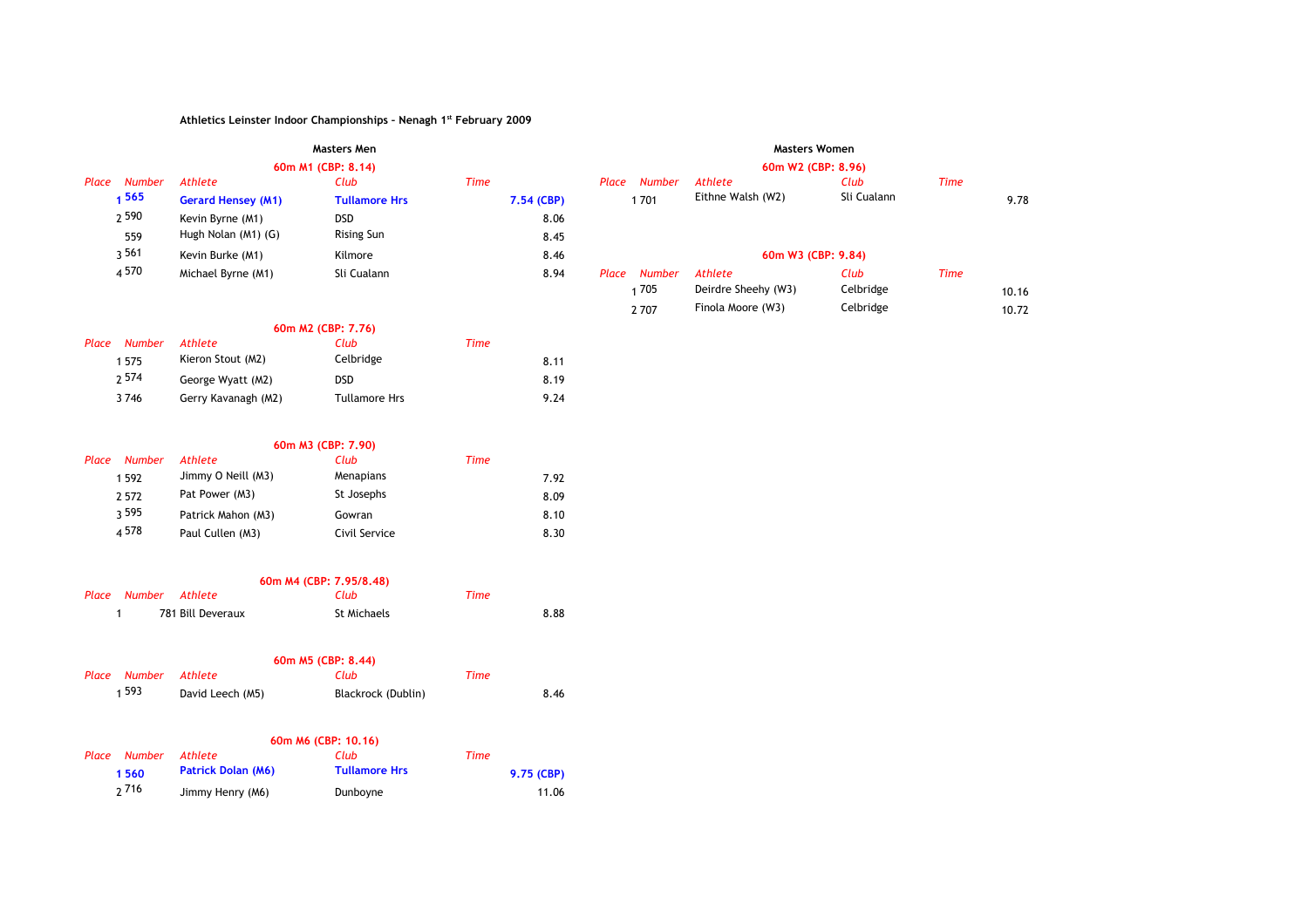|       |                |                                      | 60m M8 (CBP:10.82)   |             |             |       |                  |                                          |                      |             |       |
|-------|----------------|--------------------------------------|----------------------|-------------|-------------|-------|------------------|------------------------------------------|----------------------|-------------|-------|
|       | Place Number   | Athlete                              | Club                 | <b>Time</b> |             |       |                  |                                          |                      |             |       |
|       | 1564           | John Gorman (V8)                     | Gowran               |             | 10.64 (CBP) |       |                  |                                          |                      |             |       |
|       |                |                                      | 200m M1 (CBP: 25.87) |             |             |       |                  | 200m W1 (CBP: 23.76)                     |                      |             |       |
|       | Place Number   | <b>Athlete</b>                       | Club                 | <b>Time</b> |             | Place | Number           | Athlete                                  | Club                 | <b>Time</b> |       |
|       | 1565           | <b>Gerard Hensey (M1)</b>            | <b>Tullamore Hrs</b> |             | 25.01 (CBP) |       | 1699             | Verena Fenlon (W1)                       | St Josephs           |             | 32.37 |
|       | 2561           | Kevin Burke (M1)                     | Kilmore              |             | 27.86       |       |                  |                                          |                      |             |       |
|       | 559            | Hugh Nolan (M1) (G)                  | <b>Rising Sun</b>    |             | 28.60       |       |                  |                                          |                      |             |       |
|       |                |                                      |                      |             |             |       |                  | 200m W2 (CBP: 30.27)                     |                      |             |       |
|       |                |                                      |                      |             |             |       | Place Number     | Athlete                                  | Club                 | <b>Time</b> |       |
|       |                |                                      | 200m M2 (CBP: 25.42) |             |             |       | 1 1 9 0 8        | Bridget Kirwan (W2)                      | Cebridge             |             | 32.76 |
|       | Place Number   | <b>Athlete</b>                       | Club                 | <b>Time</b> |             |       |                  |                                          |                      |             |       |
|       | 1746           | Gerry Kavanagh (M2)                  | <b>Tullamore Hrs</b> |             | 30.77       |       |                  |                                          |                      |             |       |
|       |                |                                      |                      |             |             |       | Place Number     | 200m W3 (CBP: 33.03)<br>Athlete          | Club                 | <b>Time</b> |       |
|       |                |                                      | 200m M3 (CBP: 25.84) |             |             |       | 1 1 8 9 0        |                                          | North Laois          |             | 34.05 |
|       |                |                                      |                      |             |             |       | <sub>2</sub> 707 | Frances Harney (W3)<br>Finola Moore (W3) | Celbridge            |             |       |
|       | Place Number   | <b>Athlete</b><br>Jimmy O Neill (M3) | Club<br>Menapians    | <b>Time</b> |             |       |                  |                                          |                      |             | 38.31 |
|       | 1 5 9 2        |                                      |                      |             | 26.24       |       |                  |                                          |                      |             |       |
|       | 2 5 9 4        | Muiris Bric (M3)                     | Gowran               |             | 26.55       |       |                  |                                          |                      |             |       |
|       | 3571           | Gerry Kinsella (M3)                  | Sli Cualann          |             | 27.05       |       |                  | 200m W6 (CBP: No Record)                 |                      |             |       |
|       | 4572           | Pat Power (M3)                       | St Josephs           |             | 28.42       | Place | Number           | Athlete                                  | Club                 | <b>Time</b> |       |
|       | 5 5 7 8        | Paul Cullen (M3)                     | Civil Service        |             | 29.30       |       | 1                | 778 Mary Walsh (W6)                      | <b>Tullamore Hrs</b> | 36.73 (CBP) |       |
|       |                |                                      | 200m M4 (CBP: 25.64) |             |             |       |                  |                                          |                      |             |       |
| Place | <b>Number</b>  | Athlete                              | Club                 | <b>Time</b> |             |       |                  |                                          |                      |             |       |
|       | 1              | 781 Bill Deveraux (M4)               | St Michaels          |             | 28.82       |       |                  |                                          |                      |             |       |
|       | $\overline{2}$ | 745 Jim Dolan (M4)                   | <b>Tullamore Hrs</b> |             | 34.41       |       |                  |                                          |                      |             |       |
|       |                |                                      | 200m M5 (CBP: 25.78) |             |             |       |                  |                                          |                      |             |       |
|       | Place Number   | <b>Athlete</b>                       | Club                 | <b>Time</b> |             |       |                  |                                          |                      |             |       |
|       | 1 5 9 3        | David Leech (M5)                     | Blackrock            |             | 28.75       |       |                  |                                          |                      |             |       |
|       | 2 5 6 3        | Marty Kelly (M5)                     | Gowran               |             | 33.53       |       |                  |                                          |                      |             |       |
|       |                |                                      | 200m M6 (CBP: 32.62) |             |             |       |                  |                                          |                      |             |       |
|       | Place Number   | Athlete                              | Club                 | <b>Time</b> |             |       |                  |                                          |                      |             |       |

**1 560 32.38 (CBP) Patrick Dolan (M6) Tullamore Hrs**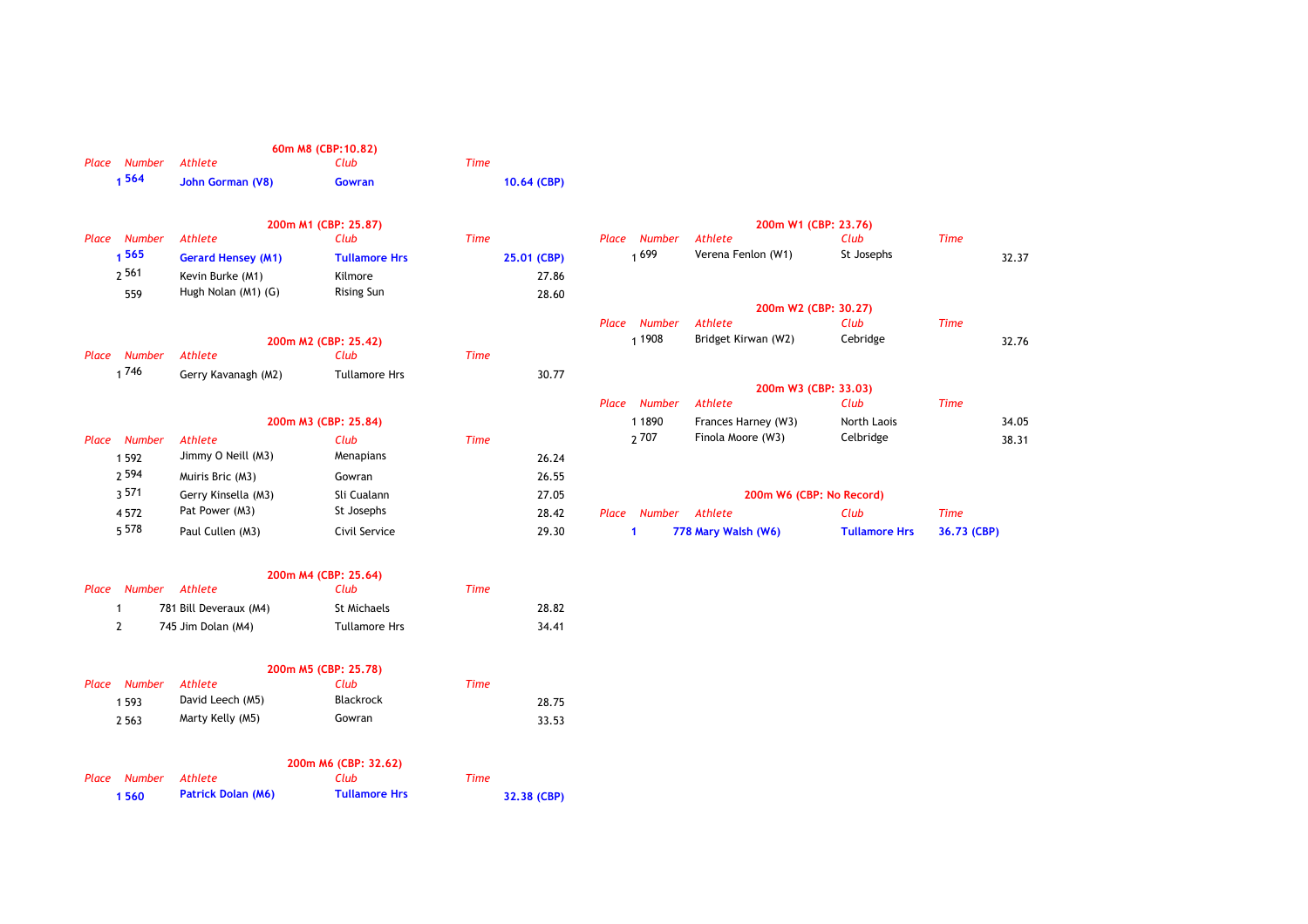| 2716 | Jimmy Henry (M6) | Dunboyne | 40.26 |
|------|------------------|----------|-------|
|      |                  |          |       |

### **200m M8 (CBP: 35.38)** *Place Number Athlete Club Time* **1 564 34.21 (CBP) John Gorman (M8) Gowran**

|                        |                           | 400m M1 (CBP: 57.56)     |             |       |       |        |                          | 400m W3 (CBP: 72.35)     |             |
|------------------------|---------------------------|--------------------------|-------------|-------|-------|--------|--------------------------|--------------------------|-------------|
| <b>Number</b><br>Place | <b>Athlete</b>            | Club                     | Time        |       | Place | Number | Athlete                  | Club                     | <b>Time</b> |
| 565                    | <b>Gerard Hensey (M1)</b> | <b>Tullamore Hrs</b>     | 56.64 (CBP) |       |       |        | 1890 Frances Harney (W3) | North Laois              | 74.53       |
| 2 570                  | Michael Byrne (M1)        | Sli Cualann              |             | 66.10 |       | 2      | 700 Jean Bader (W3)      | Sli Cualann              | 78.49       |
| 3 5 8 7                | PJ Doyle                  | Sli Cualann              |             | 73.97 |       |        |                          |                          |             |
|                        |                           |                          |             |       |       |        |                          | 400m W6 (CBP: No Record) |             |
|                        |                           |                          |             |       | Place | Number | Athlete                  | Club                     | <b>Time</b> |
|                        |                           | 400m M2 (CBP: 55.02)     |             |       |       |        | 778 Mary Walsh (W6)      | <b>Tullamore Hrs</b>     | 84.01 (CBP) |
| Number<br>Place        | Athlete                   | Club                     | Time        |       |       |        |                          |                          |             |
| 568 ہ                  | Pearce Coyle (M2)         | Rathfarnham WSAF         |             | 59.21 |       |        |                          |                          |             |
| 2566                   | Stuart McClean (M2)       | Rathfarnham WSAF         |             | 59.45 |       |        |                          |                          |             |
| 3746                   | Gerry Kavanagh            | <b>Tullamore Hrs</b>     |             | 70.99 |       |        |                          |                          |             |
|                        |                           |                          |             |       |       |        |                          |                          |             |
|                        |                           | $100m$ $M2$ (CRD, 57.30) |             |       |       |        |                          |                          |             |

|                 |      |                       | 400m M3 (CBP: 57,20) |       |
|-----------------|------|-----------------------|----------------------|-------|
| Number<br>Place |      | Athlete               | Club                 | Time  |
|                 | 1571 | Gerry Kinsella (M3)   | Sli Cualann          | 57.87 |
|                 |      | 1889 Anthony Geoghean | SLOT                 | 60.28 |
|                 |      | 779 David Keenan      | Norty Laois          | 68.64 |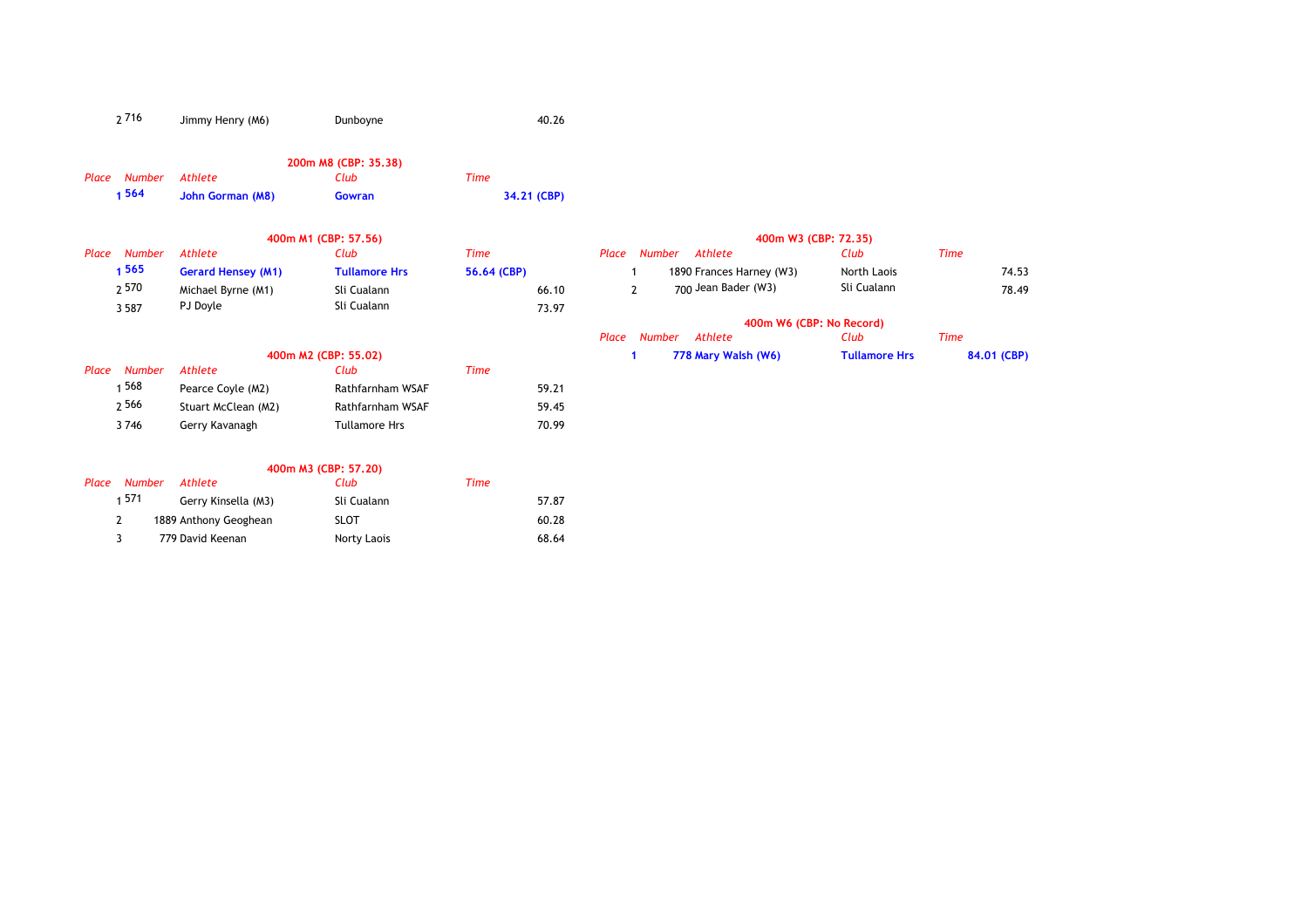|                        |                              | 400m M4 (CBP: 70.3 H)            |               |       |                      |                          |               |             |
|------------------------|------------------------------|----------------------------------|---------------|-------|----------------------|--------------------------|---------------|-------------|
| Place Number           | <b>Athlete</b>               | Club                             | <b>Time</b>   |       |                      |                          |               |             |
| 1569                   | <b>Loughlin Campion (M4)</b> | <b>Civil Service</b>             | 65.18 (CBP)   |       |                      |                          |               |             |
| 2781                   | Bill Deveraux (M4)           | St Michaels                      | 67.96         |       |                      |                          |               |             |
|                        |                              | 400m M5 (CBP: 58.37/59.80)       |               |       |                      |                          |               |             |
| Place Number           | <b>Athlete</b>               | Club                             | <b>Time</b>   |       |                      |                          |               |             |
| 1 5 6 2                | George Maybury (M5)          | <b>Clonliffe Hrs</b>             | 67.72         |       |                      |                          |               |             |
| 2 5 6 3                | Martin Kelly (M5)            | Gowran                           | 72.83         |       |                      |                          |               |             |
|                        |                              | 400m M6 (CBP: 73.86)             |               |       |                      |                          |               |             |
| Place Number           | <b>Athlete</b>               | Club                             | <b>Time</b>   |       |                      |                          |               |             |
| 1560                   | <b>Patrick Dolan (M6)</b>    | <b>Tullamore Hrs</b>             | 72.47 (CBP)   |       |                      |                          |               |             |
| 2716                   | Jimmy Henry (M6)             | Dunboyne                         | 104.26        |       |                      |                          |               |             |
|                        |                              |                                  |               |       |                      |                          |               |             |
| Place Number           | <b>Athlete</b>               | 400m M8 (CBP: No Record)<br>Club | <b>Time</b>   |       |                      |                          |               |             |
| 1564                   | John Gorman (M8)             | Gowran                           | 84.35 (CBP)   |       |                      |                          |               |             |
| 2717                   | Sean Conroy (M8)             | Dunboyne                         | 97.02         |       |                      |                          |               |             |
|                        |                              |                                  |               |       |                      |                          |               |             |
|                        |                              |                                  |               |       |                      | 800m W1 (CBP: 2.32.3)    |               |             |
|                        |                              | 800m M1 (CBP: 2.10.68)           |               | Place | Number               | Athlete                  | Club          | <b>Time</b> |
| <b>Number</b><br>Place | Athlete                      | Club                             | <b>Time</b>   |       | 1699                 | Verena Fenlon (W1)       | St Josephs    |             |
| $\mathbf{1}$           | 725 Michael Finnan (M1)      | Sli Cualann                      | 2.21.65       |       |                      |                          |               |             |
|                        |                              |                                  |               |       |                      | 800m W2 (CBP: 2.31.61)   |               |             |
|                        |                              | 800m M2 (CBP: 2.06.9)            |               |       | Place Number         | Athlete                  | Club          | <b>Time</b> |
| Place Number           | <b>Athlete</b>               | Club                             | <b>Time</b>   |       | 1701                 | Eithne Walsh (W2)        | Sli Cualann   |             |
| 1 568                  | Pearce Coyle (M2)            | Rathfarnham WSAF                 | 2.16.17       |       |                      |                          |               |             |
| 2566                   | Stuart McClean (M2)          | Rathfarnham WSAF                 | 2.18.62       |       |                      |                          |               |             |
| 3 5 8 0                | Michael Power (M2)           | St Josephs                       | 2.39.65       |       |                      | 800m W3 (CBP: 2.49.03)   |               |             |
|                        |                              |                                  |               |       | Place Number         | Athlete                  | Club          | <b>Time</b> |
|                        |                              |                                  |               |       | 1 1890               | Frances Harney (W3)      | North Laois   |             |
|                        |                              | 800m M4 (CBP: 2.43.4)            |               |       | 2700                 | Jean Bader (W3)          | Sli Cualann   |             |
| Place Number           | Athlete                      | Club                             | <b>Time</b>   |       |                      |                          |               |             |
| 1 1904                 | <b>Martin McDonald (M4)</b>  | <b>North Laois</b>               | 2.19.94 (CBP) |       |                      | 800m W6 (CBP: No Record) |               |             |
| 2569                   | Loughlin Campion (M4)        | Civil Service                    | 2.26.68       |       | Place Number Athlete |                          | Club          | <b>Time</b> |
|                        |                              |                                  |               |       |                      | $778$ Mary Walch $(N/6)$ | Tullamore Hrs |             |

| 800m W1 (CBP: 2.32.3) |  |  |  |  |  |  |
|-----------------------|--|--|--|--|--|--|
|-----------------------|--|--|--|--|--|--|

| 800m M1 (CBP: 2.10.68) |             |      |         | Place Number Athlete |                    | Club       | Time |
|------------------------|-------------|------|---------|----------------------|--------------------|------------|------|
|                        | Club        | Time |         | 1699                 | Verena Fenlon (W1) | St Josephs |      |
| M1)                    | Sli Cualann |      | 2.21.65 |                      |                    |            |      |

| 800m W2 (CBP: 2.31.61) |
|------------------------|
|                        |

|        | 800m M2 (CBP: 2.06.9) |               | <b>Number</b><br>Place | Athlete                  | Club                   | Time |  |
|--------|-----------------------|---------------|------------------------|--------------------------|------------------------|------|--|
|        | Club                  | <b>Time</b>   | 1701                   | Eithne Walsh (W2)        | Sli Cualann            |      |  |
|        | Rathfarnham WSAF      | 2.16.17       |                        |                          |                        |      |  |
| A2)    | Rathfarnham WSAF      | 2.18.62       |                        |                          |                        |      |  |
| (2     | St Josephs            | 2.39.65       |                        |                          | 800m W3 (CBP: 2,49,03) |      |  |
|        |                       |               | <b>Number</b><br>Place | Athlete                  | Club                   | Time |  |
|        |                       |               | 1 1 8 9 0              | Frances Harney (W3)      | North Laois            |      |  |
|        | 800m M4 (CBP: 2.43.4) |               | 2700                   | Jean Bader (W3)          | Sli Cualann            |      |  |
|        | Club                  | <b>Time</b>   |                        |                          |                        |      |  |
| (M4)   | <b>North Laois</b>    | 2.19.94 (CBP) |                        | 800m W6 (CBP: No Record) |                        |      |  |
| າ (M4) | Civil Service         | 2.26.68       | <b>Number</b><br>Place | Athlete                  | Club                   | Time |  |
|        |                       |               |                        | 778 Mary Walsh (W6)      | <b>Tullamore Hrs</b>   |      |  |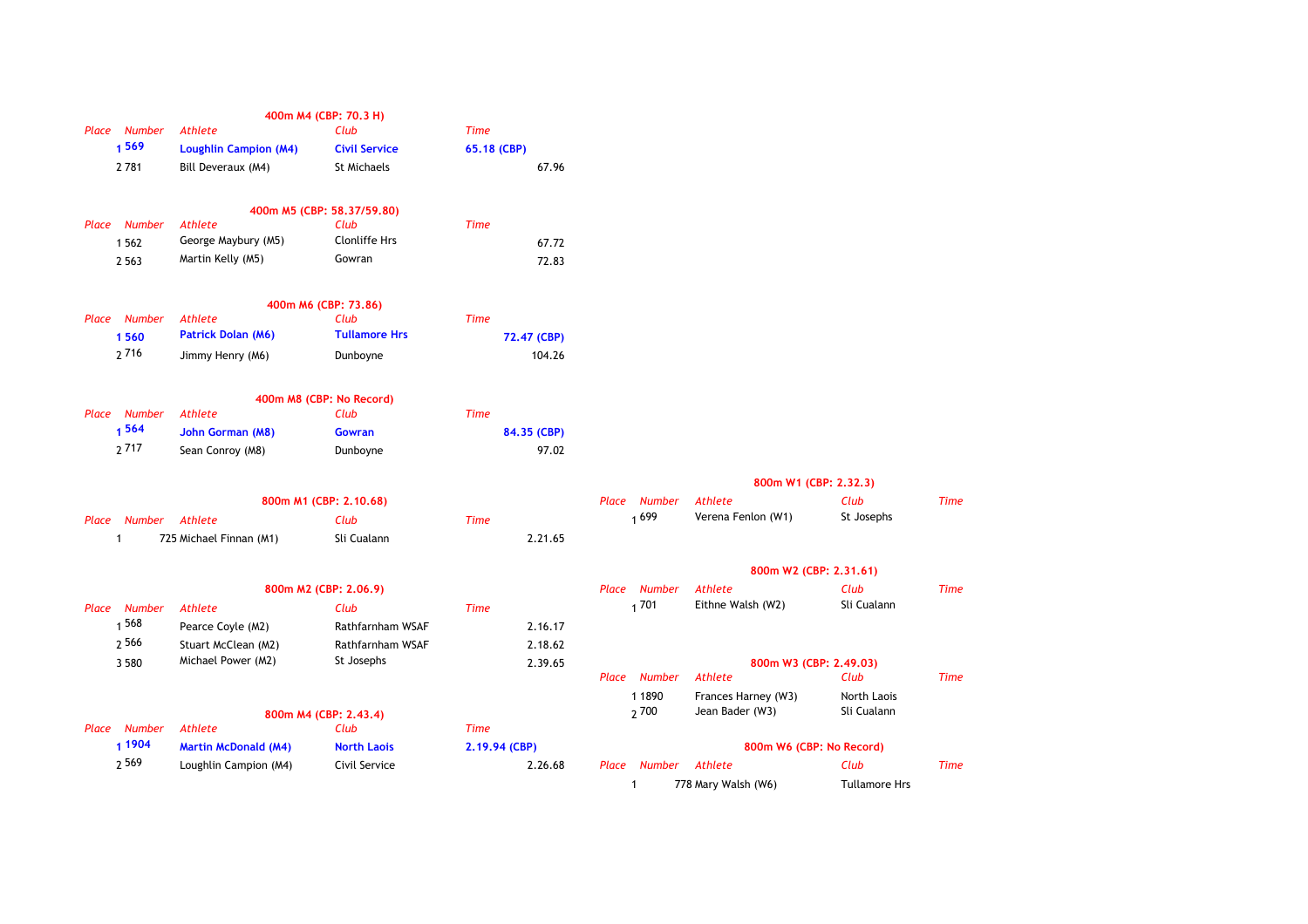|                      |                             | 800m M5 (CBP: 2.16.98)    |                |              |                         |                           |               |
|----------------------|-----------------------------|---------------------------|----------------|--------------|-------------------------|---------------------------|---------------|
| Place Number         | Athlete                     | Club                      | <b>Time</b>    |              |                         |                           |               |
| 1 5 6 2              | George Maybury (M5)         | Clonliffe Hrs             | 2.27.33        |              |                         |                           |               |
| 2588                 | Jim Boland (M5)             | Sli Cualann               | 2.43.67        |              |                         |                           |               |
| 3 5 6 3              | Martin Kelly (M5)           | Gowran                    | 2.44.30        |              |                         |                           |               |
|                      |                             | 800m M8 (CBP: No Record)  |                |              |                         |                           |               |
| Place Number         | Athlete                     | Club                      | <b>Time</b>    |              |                         |                           |               |
| 1795                 | <b>Barry Keane (M8)</b>     | <b>Sli Cualann</b>        | 3.26.96 (CBP)  |              |                         |                           |               |
|                      |                             | 1500m M3 (CBP: 5.09.71)   |                |              |                         | 1500m W3 (CBP: 5.29.0)    |               |
| Place Number         | Athlete                     | Club                      | <b>Time</b>    | Place Number | Athlete                 | Club                      | <b>Time</b>   |
| $\mathbf{1}$         | 729 Paul Brady (M3)         | <b>SLOT</b>               |                | $\mathbf{1}$ | 703 Mary Watters (W3)   | Navan                     | 5.50.16       |
|                      |                             | 1500m M4 (CBP: No Record) |                |              |                         |                           |               |
| Place Number         | Athlete                     | Club                      | <b>Time</b>    |              |                         |                           |               |
| 1 1904               | <b>Martin McDonald (M4)</b> | <b>North Laois</b>        | 4.39.91 (CBP)  |              |                         |                           |               |
| 2 7 4 3              | Michael Mulligan (M4)       | Dunleer                   | 5.21.94        |              |                         |                           |               |
|                      |                             | 1500m M5 (CBP: No Record) |                |              |                         |                           |               |
| Place Number         | Athlete                     | Club                      | <b>Time</b>    |              |                         |                           |               |
| 1588                 | Jim Boland (M5)             | <b>Sli Cualann</b>        | 5.53.31 (CBP)  |              |                         |                           |               |
|                      |                             | 1500m M6 (CBP: No Record) |                |              |                         |                           |               |
| Place Number         | Athlete                     | Club                      | <b>Time</b>    |              |                         |                           |               |
| 1774                 | <b>Sean McMullin</b>        | <b>Mullingar Hrs</b>      | 6.34.75 (CBP)  |              |                         |                           |               |
|                      |                             | 3000m M1 (CBP: 11.28.28)  |                |              |                         | 3000m W2 (CBP: No Record) |               |
| Place Number         | Athlete                     | Club                      | <b>Time</b>    | 1702         | <b>Mary Hanley (W2)</b> | Na Fianna                 | 10.41.5 (CBP) |
| $\blacktriangleleft$ | <b>Gerry Farrell (M1)</b>   | Gowran                    | 10.35.76 (CBP) |              |                         |                           |               |
| 2711                 | Dermot Farrelly (M1)        | Bohermeen                 | 11.25.66       |              |                         |                           |               |
| 3587                 | PJ Doyle (M1)               | Sli Cualann               | 12.24.10       |              |                         |                           |               |
|                      |                             |                           |                |              |                         |                           |               |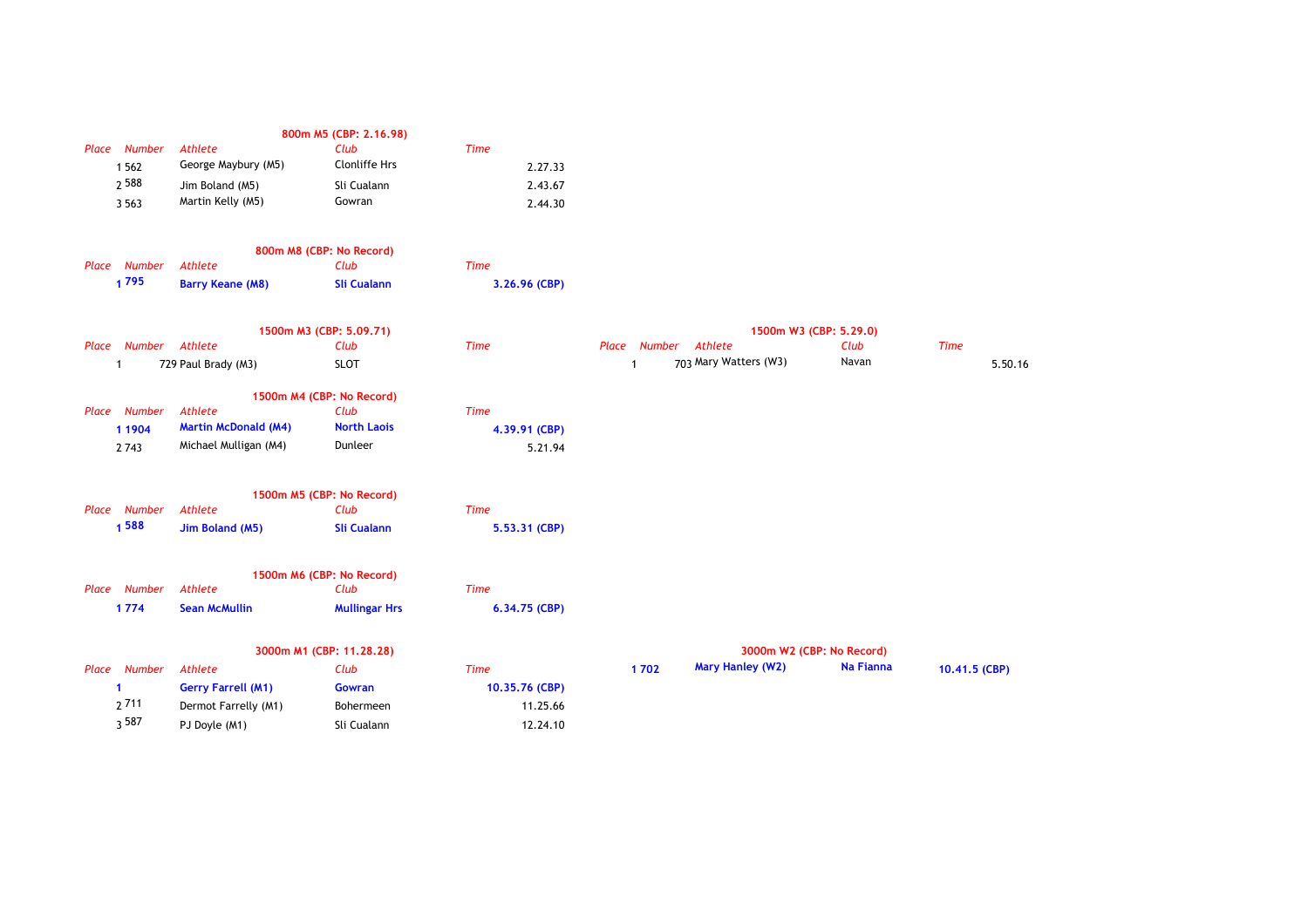|       |                      |                             | 3000m M2 (CBP: 9.13.1)        |                |              |         |                               |             |
|-------|----------------------|-----------------------------|-------------------------------|----------------|--------------|---------|-------------------------------|-------------|
|       | Place Number         | Athlete                     | Club                          | <b>Time</b>    |              |         |                               |             |
|       | 1 580                | Michael Power (M2)          | St Josephs                    | 10.35.76       |              |         |                               |             |
|       | 2589                 | Michael Tynan (M2)          | Celbridge                     | 13.28.64       |              |         |                               |             |
|       |                      |                             | 3000m M3 (CBP: 11.51.86)      |                |              |         |                               |             |
| Place | Number               | <b>Athlete</b>              | Club                          | <b>Time</b>    |              |         |                               |             |
|       | 1583                 | Denis Cormack (M3)          | Gowran                        | 12.11.72       |              |         |                               |             |
|       | 2 5 8 2              | Dave Percival (M3)          | Menapians                     | 12.52.86       |              |         |                               |             |
|       |                      |                             | 3000m M4 (CBP: 11.09)         |                |              |         |                               |             |
|       | Place Number Athlete |                             | Club                          | <b>Time</b>    |              |         |                               |             |
|       | 1                    | <b>743 Michael Mulligan</b> | <b>Dunleer</b>                | 10.59.24 (CBP) |              |         |                               |             |
|       |                      |                             | 3000m M5 (CBP: 12.28.91)      |                |              |         |                               |             |
|       | Place Number         | Athlete                     | Club                          | <b>Time</b>    |              |         |                               |             |
|       | 1 588                | Jim Boland (M5)             | Sli Cualann                   | 13.44.51       |              |         |                               |             |
|       |                      |                             | 3000m Walk M2 (CBP: 17.16.68) |                |              |         | 3000m W6 Walk (CBP: 22.19.34) |             |
|       | Place Number         | Athlete                     | Club                          | <b>Time</b>    | Place Number | Athlete | Club                          | <b>Time</b> |
|       | 1 5 9 1              | Michael O Keeffe (M2)       | Thomastown                    | 17.04.6        |              |         |                               |             |
|       |                      |                             | 3000m Walk M3 (CBP: 17.26.52) |                |              |         |                               |             |
| Place | <b>Number</b>        | Athlete                     | Club                          | <b>Time</b>    |              |         |                               |             |
|       | 777                  | Pat Murphy (M3) (G)         | <b>Castleisland</b>           | 13.40.1 (CBP)  |              |         |                               |             |
|       | 1584                 | <b>Derek McConnon (M3)</b>  | <b>Rathfarnham WSAF</b>       | 16.05.3 (CBP)  |              |         |                               |             |
|       |                      |                             | 3000m Walk M5 (CBP: 14.18.6)  |                |              |         |                               |             |
| Place |                      | Number Athlete              | Club                          | <b>Time</b>    |              |         |                               |             |
|       | 1                    | 749 Larry Rigney (M5)       | <b>Tullamore Hrs</b>          | 19.48.2        |              |         |                               |             |
|       |                      |                             | 3000m Walk M6 (CBP: 16.43.27) |                |              |         |                               |             |
| Place | <b>Number</b>        | Athlete                     | Club                          | <b>Time</b>    |              |         |                               |             |
|       | 1715                 | <b>Anthony King (M6)</b>    | <b>Dunboyne</b>               | 15.05.4 (CBP)  |              |         |                               |             |
|       | 2                    | 774 Sean McMullin (M6)      | <b>Mullingar Hrs</b>          | 17.11.1        |              |         |                               |             |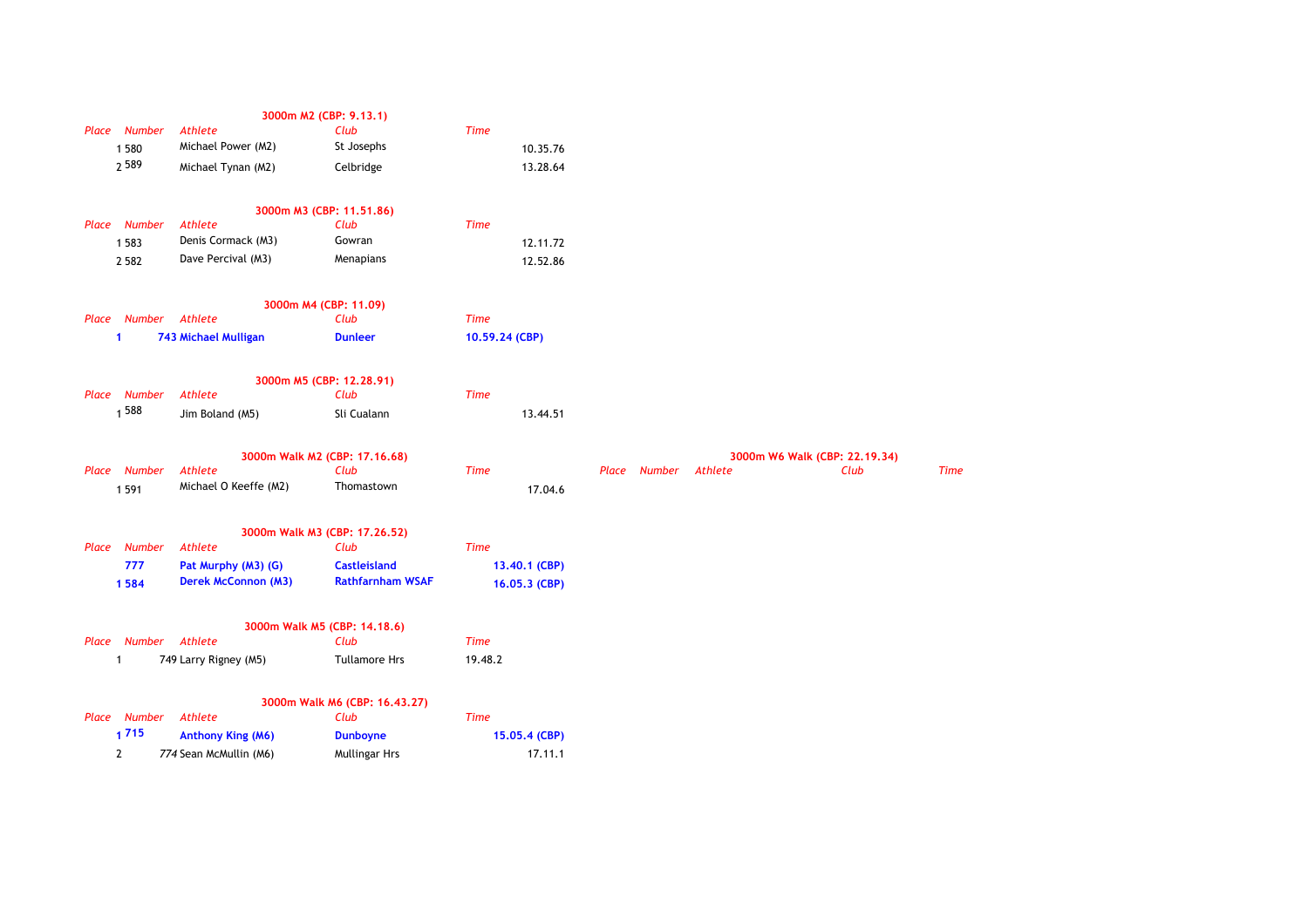| Place Number<br>1590            | 60m Hurdles M1 (CBP: No Record)<br><b>Athlete</b><br>Kevin Byrne (M1)             | Club<br><b>DSD</b>              | <b>Time</b><br>10.94 (CBP)     | Number<br>Place                | 60m Hurdles W2 (CBP: No Record)<br>Athlete                                             | Club                           | <b>Height</b>        |
|---------------------------------|-----------------------------------------------------------------------------------|---------------------------------|--------------------------------|--------------------------------|----------------------------------------------------------------------------------------|--------------------------------|----------------------|
| Place Number<br>1572            | 60m Hurdles M3 (CBP: 12.28)<br><b>Athlete</b><br>Pat Power (M3)                   | Club<br>St Josephs              | <b>Time</b><br>13.86           |                                |                                                                                        |                                |                      |
| Place Number<br>1               | 4*200m Relay (CBP: No Record)<br>Athlete                                          | Club<br><b>Gowran</b>           | <b>Time</b><br>2.09.94 (CBP)   |                                |                                                                                        |                                |                      |
| Place Number<br>1590            | High Jump M1 (CBP: 1.50)<br>Athlete<br>Kevin Byrne (M1)                           | Club<br><b>DSD</b>              | Height<br>1.65 (CBP)           | <b>Number</b><br>Place<br>1699 | High Jump W1 (CBP: 1.45)<br>Athlete<br>Verena Fenlon (W1)                              | Club<br>St Josephs             | Height<br>1.35       |
| Place Number<br>1727<br>2 5 7 2 | High Jump M3 (CBP: 1.45)<br><b>Athlete</b><br>John Territt (M3)<br>Pat Power (M3) | Club<br>St Abbans<br>St Josephs | Height<br>1.40<br>1.30         | Place Number<br>1707<br>705    | High Jump W3 (CBP: 1.36)<br><b>Athlete</b><br>Finola Moore (W3)<br>Deirdre Sheehy (W3) | Club<br>Celbridge<br>Celbridge | Height<br>1.15       |
| Place Number<br>1745            | High Jump M4 (CBP: 1.30)<br><b>Athlete</b><br>Jim Dolan (M4)                      | Club<br><b>Tullamore Hrs</b>    | Height<br>1.10                 | Place Number<br>1720           | High Jump W4 (CBP: No Record)<br>Athlete<br>Lucy Moore-Fox (W4)                        | Club<br><b>DSD</b>             | Height<br>1.20 (CBP) |
| Place Number<br>1 5 6 0         | High Jump M6 (CBP: 1.20)<br><b>Athlete</b><br>Patrick Dolan (M6)                  | Club<br><b>Tullamore Hrs</b>    | Height<br>1.10                 | Number<br>Place                | Triple Jump W4 (CBP: No Record)<br>Athlete                                             | Club                           | Height               |
| Place Number<br>1574            | Triple Jump M2 (CBP: No Record)<br><b>Athlete</b><br><b>George Wyatt (M2)</b>     | Club<br><b>DSD</b>              | <b>Distance</b><br>11.07 (CBP) |                                |                                                                                        |                                |                      |
| Place Number<br>1572            | Triple Jump M3 (CBP: 9.24)<br><b>Athlete</b><br>Pat Power (M3)                    | Club<br>St Josephs              | <b>Distance</b><br>8.24        |                                |                                                                                        |                                |                      |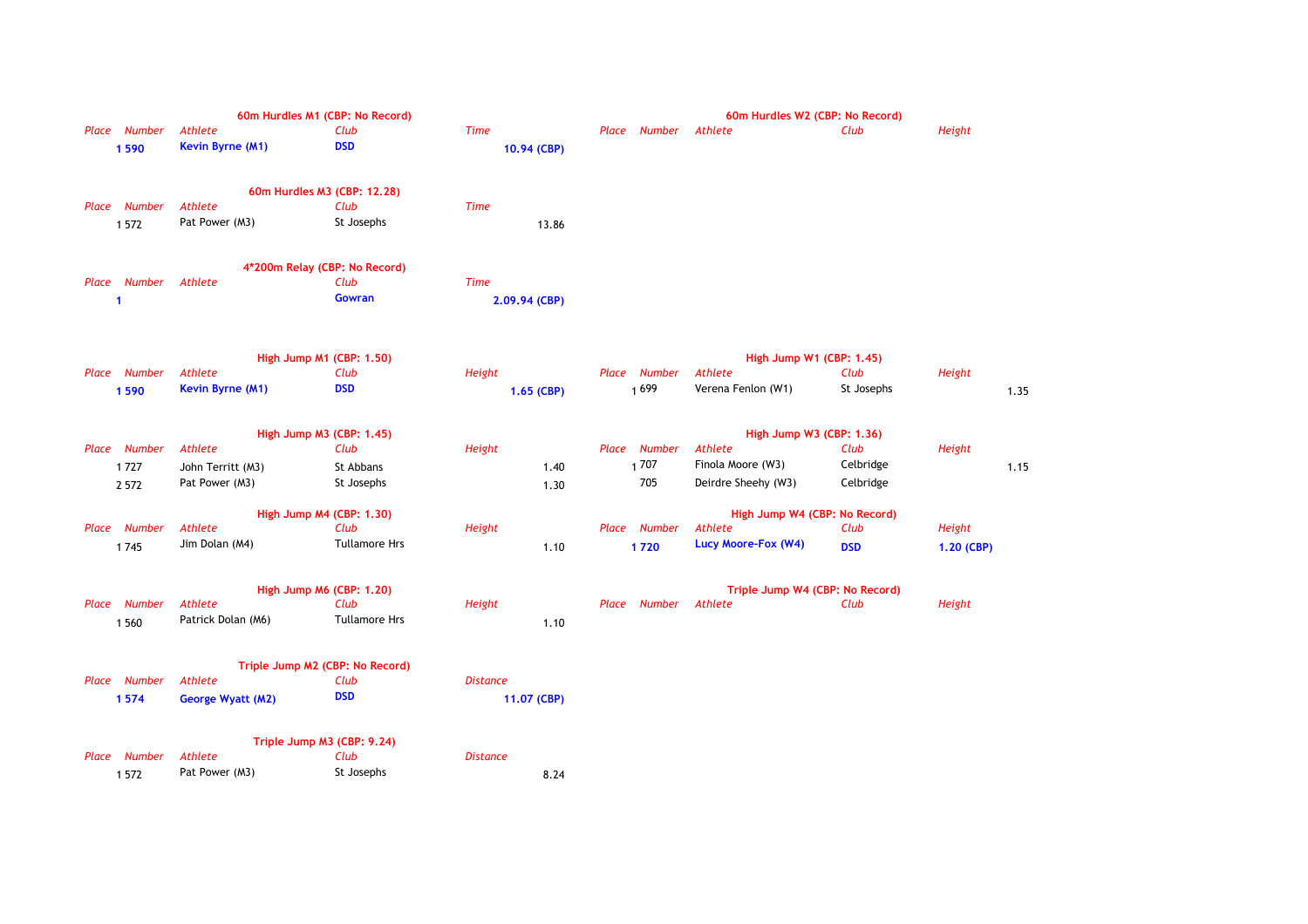|                        |                             | Long Jump M1 (CBP: 5.12)         |                               |                                | Long Jump W1 (CBP: 4.92)            |                    |                 |      |
|------------------------|-----------------------------|----------------------------------|-------------------------------|--------------------------------|-------------------------------------|--------------------|-----------------|------|
| Place Number<br>1590   | Athlete<br>Kevin Byrne (M1) | Club<br><b>DSD</b>               | <b>Distance</b><br>5.37 (CBP) | <b>Number</b><br>Place<br>1799 | Athlete<br>Verena Fenlon (W1)       | Club<br>St Josephs | <b>Distance</b> | 4.02 |
| Place Number           | <b>Athlete</b>              | Long Jump M2 (CBP: 5.31)<br>Club | <b>Distance</b>               | Place Number                   | Long Jump W3 (CBP: 3.71)<br>Athlete | Club               | <b>Distance</b> |      |
| 1574                   | <b>George Wyatt (M2)</b>    | <b>DSD</b>                       | 5.37 (CBP)                    | 1707                           | Finola Moore (W3)                   | Celbridge          |                 | 3.35 |
|                        |                             | Long Jump M3 (CBP: 5.33)         |                               |                                |                                     |                    |                 |      |
| Place Number           | <b>Athlete</b>              | Club                             | <b>Distance</b>               |                                |                                     |                    |                 |      |
| 1 5 7 2                | Pat Power (M3)              | St Josephs                       | 4.65                          |                                |                                     |                    |                 |      |
| 2727                   | John Territt (M3)           | ST Abbans                        | 4.27                          |                                |                                     |                    |                 |      |
| 3779                   | David Keenan (M3)           | North Laois                      | 4.10                          |                                |                                     |                    |                 |      |
|                        |                             | Long Jump M4 (CBP: 4.81)         |                               |                                |                                     |                    |                 |      |
| Place Number           | <b>Athlete</b>              | Club                             | <b>Distance</b>               |                                |                                     |                    |                 |      |
| 1 4 8 5                | Mick Kenny (M4)             | Kildare                          | 3.52                          |                                |                                     |                    |                 |      |
| 2745                   | Jim Dolan (M4)              | <b>Tullamore Hrs</b>             | 3.39                          |                                |                                     |                    |                 |      |
|                        |                             | Long Jump M5 (CBP: 3.97)         |                               |                                |                                     |                    |                 |      |
| <b>Number</b><br>Place | Athlete                     | Club                             | <b>Distance</b>               |                                |                                     |                    |                 |      |
| 1 588                  | Jim Boland (M5)             | Sli Cualann                      | 2.45                          |                                |                                     |                    |                 |      |
|                        |                             | Long Jump M6 (CBP: 2.94)         |                               |                                |                                     |                    |                 |      |
| Place Number           | <b>Athlete</b>              | Club                             | <b>Distance</b>               |                                |                                     |                    |                 |      |
| 1 5 6 0                | Patrick Dolan (M6)          | <b>Tullamore Hrs</b>             | 2.73                          |                                |                                     |                    |                 |      |
|                        |                             | Shot Putt M1 (CBP: 11.76)        |                               |                                | <b>Shot Putt W1 (CBP: 9.95)</b>     |                    |                 |      |
| <b>Number</b><br>Place | <b>Athlete</b>              | Club                             | <b>Distance</b>               | Place Number                   | Athlete                             | Club               | <b>Distance</b> |      |
| 577                    | Joseph Nagle (M1) (G)       | Leevale                          | 10.18                         | 1699                           | Verena Fenlon (W1)                  | St Josephs         |                 | 9.63 |
|                        |                             | Shot Putt M2 (CBP: 12.36)        |                               |                                | <b>Shot Putt W3 (CBP: 8.83)</b>     |                    |                 |      |
| Place Number           | <b>Athlete</b>              | Club                             | <b>Distance</b>               | Place Number                   | Athlete                             | Club               | <b>Distance</b> |      |
| 1 5 7 5                | Kieron Stout (M2)           | Celbridge                        | 12.41                         | 1705                           | Deirdre Sheehy (W3)                 | Celbridge          |                 | 6.50 |
| 2776                   | Seamus Fitzpatrick          | North Laois                      | 11.22                         |                                |                                     |                    |                 |      |